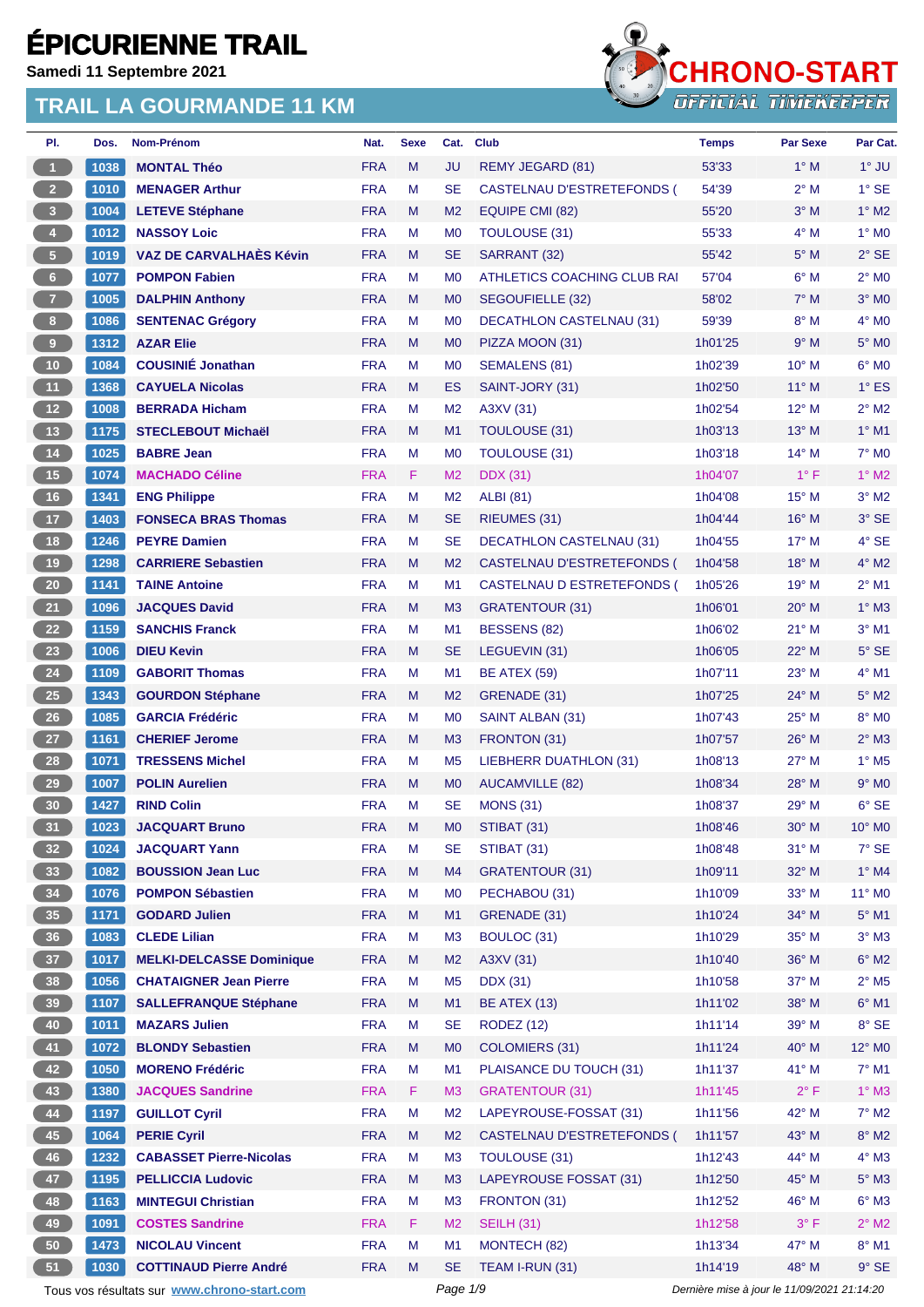**Samedi 11 Septembre 2021**



| PI.      | Dos.         | Nom-Prénom                                  | Nat.                     | <b>Sexe</b>    | Cat.                             | <b>Club</b>                                    | <b>Temps</b>       | <b>Par Sexe</b>                             | Par Cat.                |
|----------|--------------|---------------------------------------------|--------------------------|----------------|----------------------------------|------------------------------------------------|--------------------|---------------------------------------------|-------------------------|
| 52       | 1155         | <b>DUCROS David</b>                         | <b>FRA</b>               | M              | M <sub>0</sub>                   | ST PORQUIER (82)                               | 1h14'22            | $49^\circ$ M                                | $13^\circ$ MO           |
| 53       | 1258         | <b>ROUBIOU Frédéric</b>                     | <b>FRA</b>               | М              | M1                               | BESSENS (82)                                   | 1h14'37            | $50^\circ$ M                                | $9°$ M1                 |
| 54       | 1132         | <b>CHOUTEAU Romain</b>                      | <b>FRA</b>               | M              | M1                               | <b>COLOMIERS (31)</b>                          | 1h14'43            | 51° M                                       | $10^{\circ}$ M1         |
| 55       | 1120         | <b>CHIFFAUDEL Gregory</b>                   | <b>FRA</b>               | M              | M <sub>0</sub>                   | <b>CASTELNAU D'ESTRETEFONDS (</b>              | 1h14'44            | 52° M                                       | 14° M0                  |
| 56       | 1277         | <b>HAMON Gael</b>                           | <b>FRA</b>               | M              | M <sub>0</sub>                   | <b>MONTESQUIEU LAURAGAIS (31)</b>              | 1h14'59            | 53° M                                       | $15^\circ$ MO           |
| 57       | 1166         | <b>DAVALAN Karl</b>                         | <b>FRA</b>               | M              | M1                               | VILLENEUVE LES BOULOC (31)                     | 1h15'19            | 54° M                                       | 11° M1                  |
| 58       | 1165         | <b>DAVALAN Carole</b>                       | <b>FRA</b>               | F.             | M <sub>1</sub>                   | VILLENEUVE LES BOULOC (31)                     | 1h15'19            | $4^{\circ}$ F                               | $1°$ M1                 |
| 59       | 1157         | <b>DE MOLLERAT DU JEU Arnaud</b>            | <b>FRA</b>               | M              | <b>SE</b>                        | TOULOUSE (31)                                  | 1h15'59            | 55° M                                       | $10^{\circ}$ SE         |
| 60       | 1376         | <b>MASSON Cédric</b>                        | <b>FRA</b>               | M              | M1                               | PIBRAC (31)                                    | 1h16'02            | 56° M                                       | $12^{\circ}$ M1         |
| 61       | 1075         | <b>EL FECHATI EI Hassan</b>                 | <b>FRA</b>               | M              | M <sub>2</sub>                   | <b>BESSIERES (31)</b>                          | 1h16'05            | $57^\circ$ M                                | $9°$ M2                 |
| 62       | 1073         | <b>AURIAC Pierre-Yves</b>                   | <b>FRA</b>               | M              | <b>SE</b>                        | SPIRIDON DU COUSERANS (09)                     | 1h16'08            | $58^\circ$ M                                | $11^{\circ}$ SE         |
| 63       | 1475         | <b>KWASNIK Sebastien</b>                    | <b>FRA</b>               | М              | M <sub>3</sub>                   | <b>CASTELSARRASIN (82)</b>                     | 1h16'08            | 59° M                                       | $7^\circ$ M3            |
| 64       | 1135         | <b>GARREAU Lyne</b>                         | <b>FRA</b>               | F              | M <sub>3</sub>                   | <b>SAINT ORENS (31)</b>                        | 1h16'11            | $5^{\circ}$ F                               | $2°$ M3                 |
| 65       | 1234         | <b>CROS Sandrine</b>                        | <b>FRA</b>               | F              | M <sub>3</sub>                   | <b>TOULOUSE (31)</b>                           | 1h16'41            | $6^{\circ}$ F                               | $3°$ M $3$              |
| 66       | 1276         | <b>BÉZIER Loïc</b>                          | <b>FRA</b>               | M              | M <sub>0</sub>                   | <b>CASTELNAU DESTRETEFONDS (</b>               | 1h16'42            | $60^\circ$ M                                | 16° MO                  |
| 67       | 1126         | <b>SEBAICI Thierry</b>                      | <b>FRA</b>               | M              | M4                               | <b>MURET (31)</b>                              | 1h16'49            | $61^{\circ}$ M                              | $2^{\circ}$ M4          |
| 68       | 1299         | <b>GODIN Flavie</b>                         | <b>FRA</b>               | F.             | M <sub>0</sub>                   | <b>TOULOUSE (31)</b>                           | 1h17'05            | $7^\circ$ F                                 | $1^\circ$ MO            |
| 69       | 1391         | <b>TRANIER Thierry</b>                      | <b>FRA</b>               | M              | M <sub>4</sub>                   | <b>TOULOUSE (31)</b>                           | 1h17'08            | 62° M                                       | $3°$ M4                 |
| 70       | 1066         | <b>GABALDA Philippe</b>                     | <b>FRA</b>               | M              | <b>SE</b>                        | <b>TOURNEFEUILLE (31)</b>                      | 1h17'20            | $63^\circ$ M                                | $12^{\circ}$ SE         |
| $71$     | 1340         | <b>RABOISSON Mathieu</b>                    | <b>FRA</b>               | М              | M <sub>1</sub>                   | A3XV AIRBUS RUGBY (31)                         | 1h17'24            | $64^{\circ}$ M                              | 13° M1                  |
| 72       | 1124         | <b>DHOTE Philippe</b>                       | <b>FRA</b>               | M              | M4                               | BEAUZELLE (31)                                 | 1h17'49            | $65^\circ$ M                                | $4^\circ$ M4            |
| 73       | 1259         | <b>CELADIN Mathieu</b>                      | <b>FRA</b>               | М              | M1                               | BESSENS (82)                                   | 1h17'54            | $66^{\circ}$ M                              | 14° M1                  |
| 74       | 1411         | <b>PEYRANNE Philippe</b>                    | <b>FRA</b>               | M              | M <sub>4</sub>                   | FRONTON (31)                                   | 1h17'54            | $67^\circ$ M                                | $5^\circ$ M4            |
| 75       | 1185         | <b>FOISSAC Adrien</b>                       | <b>FRA</b>               | М              | JU                               | CASTELNAU-DESTRETEFONDS (                      | 1h17'56            | $68^{\circ}$ M                              | $2^{\circ}$ JU          |
| 76       | 1242         | <b>UHL Jean-Renaud</b>                      | <b>FRA</b>               | M              | M <sub>1</sub>                   | LES LAPINS DE LA WIN (31)                      | 1h18'00            | 69° M                                       | 15° M1                  |
| 77       | 1065         | <b>DIEMER Franck</b>                        | <b>FRA</b>               | М              | M <sub>3</sub>                   | TOURNEFEUILLE (31)                             | 1h18'03            | $70^\circ$ M                                | $8^\circ$ M3            |
| 78       | 1233         | <b>ESTAUN Fabien</b>                        | <b>FRA</b>               | M              | M4                               | <b>AUCAMVILLE (31)</b>                         | 1h18'09            | $71^\circ$ M                                | $6°$ M4                 |
| 79       | 1169         | <b>DUBRUN Régis</b>                         | <b>FRA</b>               | М              | M7                               | CASTELNAU D'ESTRETEFONDS (                     | 1h18'10            | 72° M                                       | $1^\circ$ M7            |
| 80       | 1321         | <b>COSQUER Christelle</b>                   | <b>FRA</b>               | F.             | M <sub>2</sub>                   |                                                | 1h18'10            | $8^{\circ}$ F                               | $3°$ M2                 |
| 81       | 1039         | <b>LESIMPLE Nicolas</b>                     | <b>FRA</b>               | M              | M1                               | GRAGNAGUE (31)<br><b>GITE DES MOULINS (31)</b> | 1h18'30            | 73° M                                       | 16° M1                  |
|          |              | <b>BÉGUÉ Mathieu</b>                        | <b>FRA</b>               | M              | M <sub>0</sub>                   | SAINT-RUSTICE (31)                             |                    | 74° M                                       |                         |
| 82<br>83 | 1058         | <b>SOUCARET Anne</b>                        | <b>FRA</b>               | F              | M <sub>3</sub>                   | <b>ST JEAN (31)</b>                            | 1h18'43<br>1h18'55 | 9° F                                        | 17° M0<br>$4^\circ$ M3  |
| 84       | 1198<br>1059 | <b>BELLINI Gaël</b>                         | <b>FRA</b>               | M              | M <sub>0</sub>                   | CASTELNAU D'ESTRETEFONDS (                     | 1h18'57            | 75° M                                       | 18° MO                  |
| 85       |              | <b>CHAUBET Patrick</b>                      |                          |                |                                  |                                                |                    | 76° M                                       |                         |
|          | 1397         |                                             | <b>FRA</b><br><b>FRA</b> | М<br>${\sf M}$ | M <sub>3</sub><br>M <sub>5</sub> | <b>BEAUMONT DE LOMAGNE (82)</b>                | 1h19'09<br>1h19'39 | 77° M                                       | $9°$ M3<br>$3^\circ$ M5 |
| 86       | 1015         | <b>N GUYEN Jacques</b>                      |                          | F              |                                  | LA DEPECHE (31)                                |                    |                                             |                         |
| 87       | 1481         | <b>BORGES Marie</b>                         | <b>FRA</b>               |                | M <sub>3</sub>                   | BOULOC (31)                                    | 1h19'54            | $10^{\circ}$ F                              | $5^\circ$ M3            |
| 88       | 1127         | <b>MARCHANT Pascal</b>                      | <b>FRA</b>               | M              | M <sub>3</sub>                   | GRENADE (31)                                   | 1h20'13            | 78° M                                       | $10^{\circ}$ M3         |
| 89       | 1339         | <b>FERRAN Sylvain</b>                       | <b>FRA</b>               | M              | M <sub>2</sub>                   | <b>CASTELNAU D'ESTRETEFONDS (</b>              | 1h20'16            | 79° M                                       | $10^{\circ}$ M2         |
| 90       | 1123         | <b>FÉNIEYS Charléne</b>                     | <b>FRA</b>               | F.             | M <sub>0</sub>                   | CASTELNAU D ESTRETEFONDS (                     | 1h20'19            | $11^{\circ}$ F                              | $2^{\circ}$ MO          |
| 91       | 1440         | ** Anonymat du Participant **               | <b>FRA</b>               | F              | <b>SE</b>                        | <b>TOULOUSE (31)</b>                           | 1h20'34            | $12^{\circ}$ F                              | $1^\circ$ SE            |
| 92       | 1098         | <b>BOURREL Vincent</b>                      | <b>FRA</b>               | M              | M3                               | <b>EBTM RUNNING (31)</b>                       | 1h20'36            | 80° M                                       | $11^{\circ}$ M3         |
| 93       | 1212         | <b>BISSERIÉ Nathalie</b>                    | <b>FRA</b>               | F              | M <sub>3</sub>                   | SOUILHANELS (11)                               | 1h20'37            | $13^{\circ}$ F                              | $6^\circ$ M3            |
| 94       | 1465         | <b>LHEUREUX Jessica</b>                     | <b>FRA</b>               | F              | M <sub>0</sub>                   | <b>CASTELNAU-DESTRETEFONDS (:</b>              | 1h20'46            | 14°F                                        | $3°$ MO                 |
| 95       | 1345         | <b>TERRIOT Sandrine</b>                     | <b>FRA</b>               | F              | M <sub>2</sub>                   | <b>TOULOUSE (31)</b>                           | 1h20'51            | $15^{\circ}$ F                              | $4^\circ$ M2            |
| 96       | 1031         | <b>ROOS Lise</b>                            | <b>FRA</b>               | F              | M <sub>0</sub>                   | TEAM I-RUN (31)                                | 1h21'02            | $16^{\circ}$ F                              | $4^\circ$ MO            |
| 97       | 1029         | <b>TROUSSIEUX Virginie</b>                  | <b>FRA</b>               | F              | M <sub>0</sub>                   | TEAM I-RUN (31)                                | 1h21'03            | $17^{\circ}$ F                              | $5^\circ$ MO            |
| 98       | 1182         | <b>GIMENEZ Guillaume</b>                    | <b>FRA</b>               | M              | M <sub>0</sub>                   | <b>COLOMIERS (31)</b>                          | 1h21'48            | 81° M                                       | 19° MO                  |
| 99       | 1184         | <b>VALLET-LABADENS Sébastien</b>            | <b>FRA</b>               | M              | M1                               | L'ISLE-JOURDAIN (32)                           | 1h21'50            | 82° M                                       | 17° M1                  |
| (100)    | 1170         | <b>GUY Laurent</b>                          | <b>FRA</b>               | M              | M <sub>0</sub>                   | CASTELNAU D'ESTRETEFONDS (                     | 1h21'55            | 83° M                                       | 20° MO                  |
| 101      | 1324         | <b>JACQUESSON Alexis</b>                    | <b>FRA</b>               | М              | <b>SE</b>                        | BLAGNAC (31)                                   | 1h21'55            | 84° M                                       | 13° SE                  |
| 102      | 1099         | <b>RESCOUSSIE Michel</b>                    | <b>FRA</b>               | M              | M <sub>6</sub>                   | L'UNION (31)                                   | 1h22'00            | 85° M                                       | $1^\circ$ M6            |
|          |              | Tous vos résultats sur www.chrono-start.com |                          |                | Page 2/9                         |                                                |                    | Dernière mise à jour le 11/09/2021 21:14:20 |                         |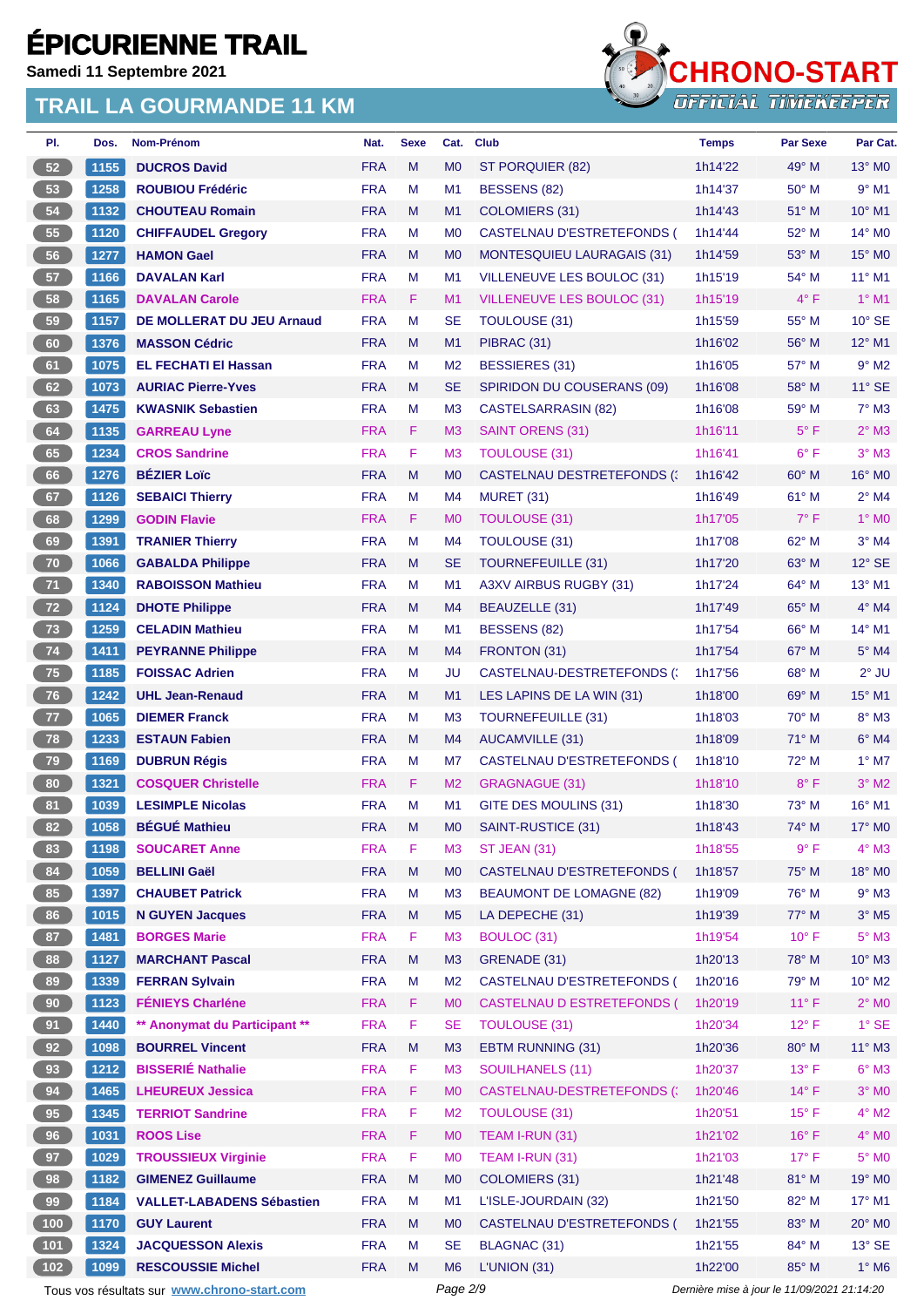**Samedi 11 Septembre 2021**



| PI.                                           | Dos. | Nom-Prénom                                  | Nat.       | <b>Sexe</b> | Cat.           | Club                               | <b>Temps</b> | <b>Par Sexe</b>                             | Par Cat.                 |
|-----------------------------------------------|------|---------------------------------------------|------------|-------------|----------------|------------------------------------|--------------|---------------------------------------------|--------------------------|
| 103                                           | 1455 | <b>VERDOIRE Gaëlle</b>                      | <b>FRA</b> | F.          | <b>SE</b>      | ST JORY (31)                       | 1h22'10      | $18^{\circ}$ F                              | $2°$ SE                  |
| 104                                           | 1180 | <b>HYORDEY Chrissy</b>                      | <b>FRA</b> | F.          | M <sub>0</sub> | LUNION (31)                        | 1h22'13      | $19°$ F                                     | $6^\circ$ MO             |
| 105                                           | 1179 | <b>MEDJADJ Nordine</b>                      | <b>FRA</b> | M           | M <sub>0</sub> | L'UNION (31)                       | 1h22'14      | 86° M                                       | 21° MO                   |
| 106                                           | 1092 | <b>PASSAMONTI Pascal</b>                    | <b>FRA</b> | M           | M4             | <b>SEILH (31)</b>                  | 1h22'19      | $87^\circ$ M                                | $7^\circ$ M4             |
| 107                                           | 1134 | <b>DELACRE Jean-Pierre</b>                  | <b>FRA</b> | M           | M <sub>5</sub> | ROQUES (31)                        | 1h22'20      | 88° M                                       | $4^\circ$ M <sub>5</sub> |
| 108                                           | 1226 | <b>CARRE Teddy</b>                          | <b>FRA</b> | M           | M <sub>0</sub> | <b>DM2CS (82)</b>                  | 1h22'22      | 89° M                                       | 22° M <sub>0</sub>       |
| 109                                           | 1320 | <b>FAYETTE Belinda</b>                      | <b>FRA</b> | F.          | M <sub>2</sub> | <b>MONTASTRUC LA CONSEILLERE</b>   | 1h22'23      | $20^\circ$ F                                | $5^\circ$ M2             |
| $\boxed{110}$                                 | 1326 | <b>HELESBEUX Marc</b>                       | <b>FRA</b> | M           | M <sub>3</sub> | <b>CORNEBARRIEU (31)</b>           | 1h22'38      | $90^\circ$ M                                | $12^{\circ}$ M3          |
| $\boxed{111}$                                 | 1151 | <b>JUAN Laure</b>                           | <b>FRA</b> | F.          | <b>SE</b>      | BOULOC (31)                        | 1h22'52      | $21^{\circ}$ F                              | $3°$ SE                  |
| $\boxed{112}$                                 | 1288 | <b>POUEYOU Emmanuel</b>                     | <b>FRA</b> | M           | M <sub>0</sub> | SEYSSE (31)                        | 1h23'00      | 91° M                                       | 23° MO                   |
| $113$                                         | 1449 | <b>AUROY Juliette</b>                       | <b>FRA</b> | F           | M <sub>2</sub> | PAULHAC (31)                       | 1h23'05      | $22^{\circ}$ F                              | $6^\circ$ M2             |
| $\boxed{114}$                                 | 1101 | <b>DELLERIE Didier</b>                      | <b>FRA</b> | M           | M <sub>1</sub> | <b>BE ATEX (31)</b>                | 1h23'18      | 92° M                                       | 18° M1                   |
| 115                                           | 1021 | <b>GOGUET Eric</b>                          | <b>FRA</b> | M           | M <sub>5</sub> | STIBAT (31)                        | 1h23'20      | $93^\circ$ M                                | $5^\circ$ M5             |
| $116$                                         | 1238 | <b>GODARD Sabine</b>                        | <b>FRA</b> | F           | M <sub>0</sub> | GRENADE (31)                       | 1h23'26      | $23^\circ$ F                                | $7^\circ$ MO             |
| 117                                           | 1221 | <b>CHANIER Delphine</b>                     | <b>FRA</b> | F.          | M1             | <b>SAINT SAUVEUR (31)</b>          | 1h23'36      | $24^{\circ}$ F                              | $2^{\circ}$ M1           |
| 118                                           | 1295 | <b>MORRIS Elodie</b>                        | <b>FRA</b> | F.          | M <sub>0</sub> | <b>DAUX (31)</b>                   | 1h23'43      | $25^{\circ}$ F                              | 8° MO                    |
| $\overline{119}$                              | 1294 | <b>RENOUARD Olivier</b>                     | <b>FRA</b> | M           | M <sub>1</sub> | AUSSONNE (31)                      | 1h23'45      | $94^\circ$ M                                | 19° M1                   |
| $120$                                         | 1057 | <b>CAIE Patrick</b>                         | <b>FRA</b> | M           | M4             | <b>CLUB CANIN DU FRONTONNAIS (</b> | 1h24'02      | 95° M                                       | 8° M4                    |
| $121$                                         | 1323 | <b>GABAY Arnaud</b>                         | <b>FRA</b> | M           | M <sub>5</sub> | TOULOUSE (31)                      | 1h24'07      | 96° M                                       | $6^\circ$ M <sub>5</sub> |
| $122$                                         | 1315 | <b>LACLOUERE Stephane</b>                   | <b>FRA</b> | M           | M <sub>3</sub> | <b>SAINT RUSTICE (31)</b>          | 1h24'27      | $97^\circ$ M                                | $13^\circ$ M3            |
| 123                                           | 1390 | <b>OLIVAN Aurélien</b>                      | <b>FRA</b> | M           | M <sub>5</sub> | <b>GRENADE SUR GARONNE (31)</b>    | 1h24'38      | $98^\circ$ M                                | $7°$ M <sub>5</sub>      |
| $124$                                         | 1398 | <b>DARIN Nicolas</b>                        | <b>FRA</b> | M           | M <sub>0</sub> | FRONTON (31)                       | 1h24'39      | $99^\circ$ M                                | 24° MO                   |
| $125$                                         | 1452 | <b>MESTRALLET Arnaud</b>                    | <b>FRA</b> | M           | M1             | <b>COLOMIERS (31)</b>              | 1h25'05      | 100° M                                      | $20^\circ$ M1            |
| 126                                           | 1122 | <b>VIALA Denis</b>                          | <b>FRA</b> | M           | M <sub>1</sub> | GRATENTOUR (31)                    | 1h25'14      | $101^\circ$ M                               | 21° M1                   |
| $127$                                         | 1478 | <b>DUBOIS Magdalena</b>                     | <b>FRA</b> | F           | M <sub>1</sub> | CASTELNAU D ESTRETEFONDS (         | 1h25'14      | $26^{\circ}$ F                              | $3°$ M1                  |
| 128                                           | 1196 | <b>LE MAITRE Cédric</b>                     | <b>FRA</b> | M           | M <sub>3</sub> | <b>BONREPOS SUR AUSONNELLE (3)</b> | 1h25'20      | $102^\circ$ M                               | $14^{\circ}$ M3          |
| 129                                           | 1327 | <b>LOZAR Jean-Michel</b>                    | <b>FRA</b> | M           | M <sub>3</sub> | <b>MONTAIGUT SUR SAVE (31)</b>     | 1h25'21      | $103^\circ$ M                               | 15° M3                   |
| 130                                           | 1480 | <b>DUBOIS Davy</b>                          | <b>FRA</b> | M           | M <sub>2</sub> | CASTELNAU D ESTRETEFONDS (         | 1h25'22      | $104^\circ$ M                               | 11° M2                   |
| $131$                                         | 1144 | <b>MARQUES Ricardo</b>                      | <b>FRA</b> | M           | M <sub>2</sub> | <b>CONTINENTAL (31)</b>            | 1h25'25      | $105^\circ$ M                               | $12^{\circ}$ M2          |
| $132$                                         | 1129 | <b>DEVILLE Jean-Loup</b>                    | <b>FRA</b> | M           | <b>SE</b>      | <b>TRIADIS SERVICES (31)</b>       | 1h25'47      | $106^\circ$ M                               | $14^{\circ}$ SE          |
| 133                                           | 1125 | <b>DRIEUX Mickaël</b>                       | <b>FRA</b> | M           | M1             | <b>TRIADIS SERVICES (31)</b>       | 1h25'51      | 107° M                                      | 22° M1                   |
| 134                                           | 1051 | <b>ROLLAND Christian</b>                    | <b>FRA</b> | M           | M <sub>5</sub> | FONSORBES (31)                     | 1h25'53      | 108° M                                      | $8^\circ$ M5             |
| $135$                                         | 1243 | <b>BODIN Stéphane</b>                       | <b>FRA</b> | M           | <b>SE</b>      | LES LAPINS DE LA WIN (31)          | 1h25'53      | 109° M                                      | $15^\circ$ SE            |
| $136$                                         | 1485 | <b>CARRIE Nadege</b>                        | <b>FRA</b> | F           | M <sub>0</sub> | <b>VILLAUDRIC (31)</b>             | 1h25'55      | $27^\circ$ F                                | $9^\circ$ MO             |
| 137                                           | 1486 | <b>DAVID Magalie</b>                        | <b>FRA</b> | F.          | M <sub>0</sub> | <b>TOULOUSE (31)</b>               | 1h25'56      | 28°F                                        | 10° MO                   |
| 138                                           | 1408 | <b>GERARD-COURCIER Karelle</b>              | <b>FRA</b> | F           | M <sub>2</sub> | PLAISANCE DU TOUCH (31)            | 1h26'02      | $29^{\circ}$ F                              | $7^\circ$ M2             |
| 139                                           | 1400 | <b>BRIOL Marion</b>                         | <b>FRA</b> | F           | <b>SE</b>      | AUSSONNE (31)                      | 1h26'19      | $30^\circ$ F                                | $4^\circ$ SE             |
| 140                                           | 1049 | <b>DUBOIS Sébastien</b>                     | <b>FRA</b> | M           | <b>SE</b>      |                                    | 1h26'22      | 110° M                                      | $16^\circ$ SE            |
| 141                                           | 1477 | <b>GAUBIL Laure</b>                         | <b>FRA</b> | F.          | M <sub>0</sub> | FINHAN (82)                        | 1h26'26      | $31^\circ$ F                                | $11^{\circ}$ MO          |
| 142                                           | 1377 | <b>VEYSSIERE Fabien</b>                     | <b>FRA</b> | M           | M <sub>0</sub> | FRONTON (31)                       | 1h26'43      | 111° M                                      | 25° MO                   |
| $\begin{array}{c} \boxed{143} \\ \end{array}$ | 1136 | <b>MASSOL Stephanie</b>                     | <b>FRA</b> | F           | <b>SE</b>      | FONBEAUZARD (31)                   | 1h26'56      | 32°F                                        | $5^{\circ}$ SE           |
| $144$                                         | 1137 | <b>PRATMARTY Gregory</b>                    | <b>FRA</b> | M           | <b>SE</b>      | FONBEAUZARD (31)                   | 1h26'57      | 112° M                                      | $17^{\circ}$ SE          |
| 145                                           | 1464 | <b>FONTES Jean-Baptiste</b>                 | <b>FRA</b> | M           | M <sub>0</sub> | CASTELNAU D ESTRETEFONDS (         | 1h27'17      | 113° M                                      | 26° MO                   |
| $146$                                         | 1152 | <b>VAUGELADE Patricia</b>                   | <b>FRA</b> | F           | M <sub>2</sub> | FRONTON (31)                       | 1h27'20      | $33^\circ$ F                                | $8^\circ$ M2             |
| $\begin{array}{c} \boxed{147} \\ \end{array}$ | 1061 | <b>BONOTTO Patrice</b>                      | <b>FRA</b> | ${\sf M}$   | M4             | <b>CLUB CANIN DU FRONTONNAIS (</b> | 1h27'21      | 114° M                                      | $9°$ M4                  |
| 148                                           | 1382 | <b>LAURENDEAU Tony</b>                      | <b>FRA</b> | M           | M <sub>2</sub> | BOULOC (31)                        | 1h27'43      | $115^\circ$ M                               | 13° M2                   |
| 149                                           | 1111 | <b>EDMOND-MARIETTE Valentin</b>             | <b>FRA</b> | M           | <b>SE</b>      | <b>BE ATEX (91)</b>                | 1h27'50      | $116^\circ$ M                               | $18^\circ$ SE            |
| $150$                                         | 1249 | <b>BOUCHET Franck</b>                       | <b>FRA</b> | M           | M <sub>2</sub> | FRONTON (31)                       | 1h28'04      | 117° M                                      | 14° M2                   |
| $151$                                         | 1322 | <b>GABAY Philippe</b>                       | <b>FRA</b> | M           | M <sub>5</sub> | <b>MAC'ADAM COLOMIERS (31)</b>     | 1h28'27      | 118° M                                      | $9^\circ$ M5             |
| 152                                           | 1348 | <b>DE MANNOURY Célia</b>                    | <b>FRA</b> | F           | M <sub>0</sub> | <b>CASTELNAU D'ESTRETEFONDS (</b>  | 1h28'28      | $34^{\circ}$ F                              | 12° MO                   |
| 153                                           | 1279 | <b>BRAS Vincent</b>                         | <b>FRA</b> | M           | M <sub>2</sub> | CUGNAUX (31)                       | 1h28'32      | 119° M                                      | 15° M2                   |
|                                               |      | Tous vos résultats sur www.chrono-start.com |            |             | Page 3/9       |                                    |              | Dernière mise à jour le 11/09/2021 21:14:20 |                          |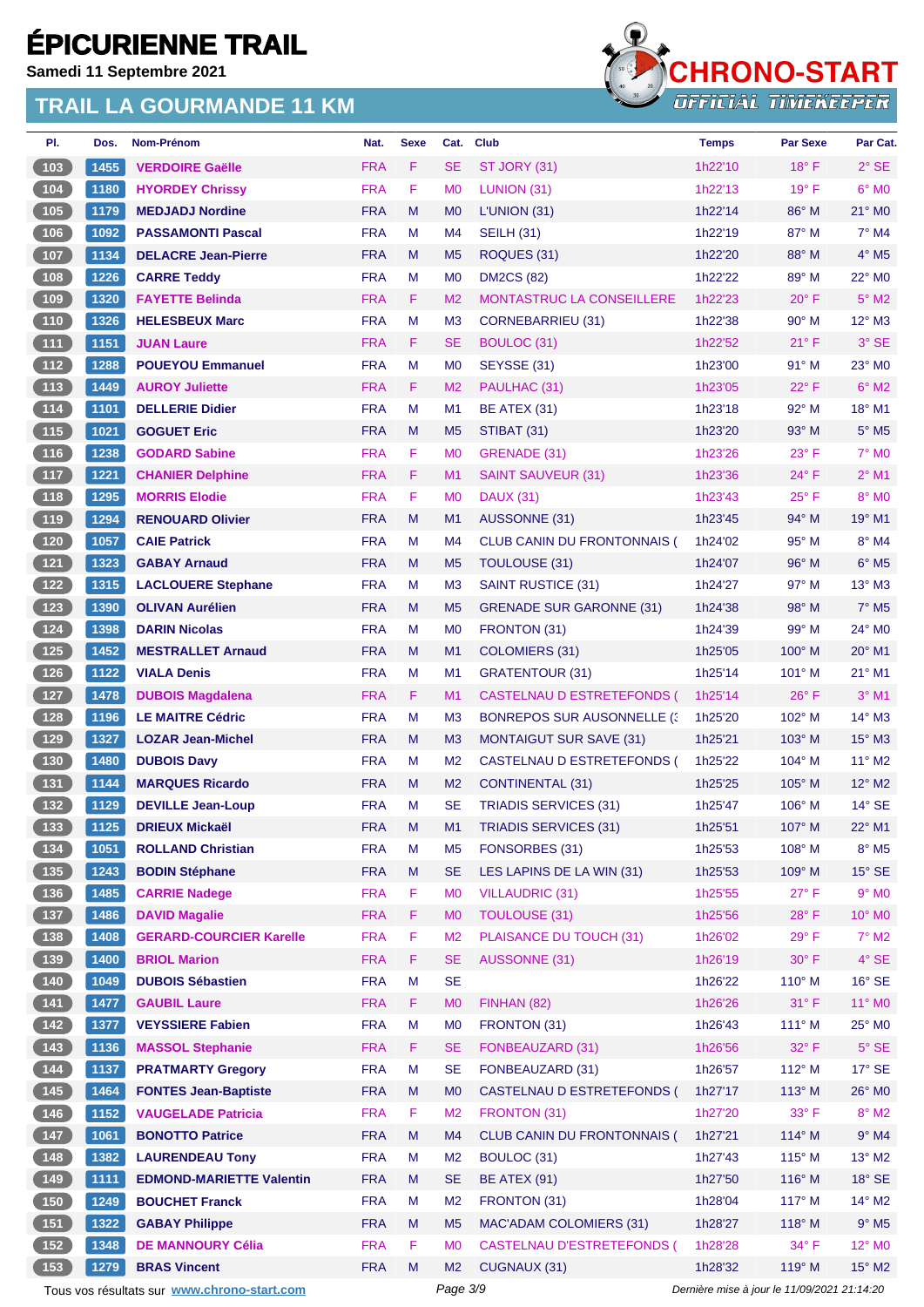**Samedi 11 Septembre 2021**



| PI.                                                     | Dos. | Nom-Prénom                                  | Nat.       | <b>Sexe</b> | Cat.           | Club                                | <b>Temps</b> | Par Sexe                                    | Par Cat.                  |
|---------------------------------------------------------|------|---------------------------------------------|------------|-------------|----------------|-------------------------------------|--------------|---------------------------------------------|---------------------------|
| 154                                                     | 1282 | <b>PEYRILLE Christophe</b>                  | <b>FRA</b> | M           | M <sub>2</sub> | SEYSSES (31)                        | 1h28'40      | $120^\circ$ M                               | $16^{\circ}$ M2           |
| 155                                                     | 1223 | <b>LORENZI Jean Jacques</b>                 | <b>FRA</b> | М           | M7             | <b>DM2CS (31)</b>                   | 1h28'40      | 121° M                                      | $2^{\circ}$ M7            |
| (156)                                                   | 1441 | <b>RIZZOTTO Muriel</b>                      | <b>FRA</b> | F           | M <sub>4</sub> | <b>BNP PARIBAS ASC RUNNING TOL</b>  | 1h28'53      | $35^{\circ}$ F                              | $1^\circ$ M4              |
| $157$                                                   | 1436 | <b>DAUGAS Christelle</b>                    | <b>FRA</b> | F           | M <sub>0</sub> | <b>BNP PARIBAS ASC TOULOUSE (3)</b> | 1h28'54      | $36^{\circ}$ F                              | 13° MO                    |
| 158                                                     | 1439 | <b>BRUNOD Alicia</b>                        | <b>FRA</b> | F           | M <sub>0</sub> | FROUZINS (31)                       | 1h28'55      | $37^\circ$ F                                | $14^{\circ}$ MO           |
| (159)                                                   | 1451 | <b>ROBY Nicolas</b>                         | <b>FRA</b> | м           | M <sub>3</sub> | <b>TOURNEFEUILLE (31)</b>           | 1h29'13      | $122^\circ$ M                               | 16° M3                    |
| (160)                                                   | 1146 | <b>SENTENAC Hélène</b>                      | <b>FRA</b> | F           | <b>SE</b>      | <b>DECATHLON CASTELNAU (31)</b>     | 1h29'36      | 38° F                                       | $6°$ SE                   |
| $161$                                                   | 1173 | <b>AZALBERT Olivier</b>                     | <b>FRA</b> | M           | M <sub>1</sub> | CAUJAC (31)                         | 1h29'37      | $123^\circ$ M                               | $23^{\circ}$ M1           |
| 162                                                     | 1471 | <b>MOITRY Philippe</b>                      | <b>FRA</b> | M           | M <sub>4</sub> | BEAUZELLE (31)                      | 1h29'56      | 124° M                                      | 10° M4                    |
| (163)                                                   | 1278 | <b>MOREAU Yvan</b>                          | <b>FRA</b> | М           | M <sub>1</sub> | TOULOUSE (31)                       | 1h29'59      | $125^\circ$ M                               | 24° M1                    |
| (164)                                                   | 1432 | <b>COLOMBI Muriel</b>                       | <b>FRA</b> | F           | M <sub>1</sub> | <b>AUCAMVILLE (31)</b>              | 1h29'59      | $39^\circ$ F                                | $4^{\circ}$ M1            |
| (165)                                                   | 1431 | <b>COLOMBI Jean-Philippe</b>                | <b>FRA</b> | M           | M <sub>2</sub> | <b>AUCAMVILLE (31)</b>              | 1h30'00      | 126° M                                      | 17° M2                    |
| (166)                                                   | 1351 | <b>ENGEL Remi</b>                           | <b>FRA</b> | M           | <b>SE</b>      | <b>TOULOUSE (31)</b>                | 1h30'06      | 127° M                                      | $19^\circ$ SE             |
| (167)                                                   | 1245 | <b>KHELIFI Souad</b>                        | <b>FRA</b> | F           | <b>SE</b>      | <b>DECATHLON CASTELNAU (31)</b>     | 1h30'12      | $40^{\circ}$ F                              | $7^\circ$ SE              |
| (168)                                                   | 1330 | <b>VINCENT Marie-Héloïse</b>                | <b>FRA</b> | F           | <b>SE</b>      | TOULOUSE (31)                       | 1h30'23      | $41^{\circ}$ F                              | 8° SE                     |
| 169                                                     | 1329 | <b>GIRARD Margaux</b>                       | <b>FRA</b> | F           | <b>SE</b>      | <b>TOULOUSE (31)</b>                | 1h30'23      | 42° F                                       | $9°$ SE                   |
| (170)                                                   | 1048 | <b>DELATTRE Roger</b>                       | <b>FRA</b> | M           | M <sub>0</sub> | <b>GIGNAC LA NERTHE (13)</b>        | 1h30'24      | $128^\circ$ M                               | $27^\circ$ MO             |
| (171)                                                   | 1385 | <b>COLLET Yvanne</b>                        | <b>FRA</b> | М           | <b>SE</b>      | BOULOC (31)                         | 1h30'25      | 129° M                                      | $20^\circ$ SE             |
| (172)                                                   | 1063 | <b>RODRIGUEZ Jérôme</b>                     | <b>FRA</b> | M           | M <sub>1</sub> | <b>CLUB CANIN DU FRONTONNAIS (</b>  | 1h30'30      | $130^\circ$ M                               | $25^{\circ}$ M1           |
| (173)                                                   | 1119 | <b>HANQUEZ Remi</b>                         | <b>FRA</b> | м           | M <sub>0</sub> | <b>BE ATEX (91)</b>                 | 1h30'30      | $131^\circ$ M                               | 28° M0                    |
| (174)                                                   | 1115 | <b>CRUZ DOS SANTOS Nicolas</b>              | <b>FRA</b> | M           | M1             | <b>BE ATEX (64)</b>                 | 1h30'36      | 132° M                                      | 26° M1                    |
| $-175$                                                  | 1454 | <b>HATTABI Bouziane</b>                     | <b>FRA</b> | M           | M <sub>1</sub> | <b>CASTELNAU D'ESTRETEFONDS (</b>   | 1h30'39      | $133^\circ$ M                               | 27° M1                    |
| (176)                                                   | 1372 | <b>NICOL Olivier</b>                        | <b>FRA</b> | M           | M <sub>3</sub> | AUSSONNE (31)                       | 1h30'52      | $134^\circ$ M                               | 17° M3                    |
| 177                                                     | 1060 | <b>BORDET Raphaëlle</b>                     | <b>FRA</b> | F           | <b>SE</b>      | <b>TOULOUSE (31)</b>                | 1h31'00      | $43^{\circ}$ F                              | $10^{\circ}$ SE           |
| (178)                                                   | 1106 | <b>RANDON élodie</b>                        | <b>FRA</b> | F           | M <sub>1</sub> | <b>BE ATEX (31)</b>                 | 1h31'01      | 44° F                                       | $5^{\circ}$ M1            |
| $179$                                                   | 1110 | <b>GAJAN Patricia</b>                       | <b>FRA</b> | F           | M <sub>3</sub> | <b>BE ATEX (31)</b>                 | 1h31'01      | $45^{\circ}$ F                              | $7°$ M3                   |
| (180)                                                   | 1118 | <b>STILL Benoit</b>                         | <b>FRA</b> | M           | M <sub>0</sub> | <b>BE ATEX (60)</b>                 | 1h31'04      | 135° M                                      | 29° M0                    |
| (181)                                                   | 1314 | <b>BOBIN Stephanie</b>                      | <b>FRA</b> | F           | M <sub>2</sub> | SAINT-RUSTICE (31)                  | 1h31'04      | 46°F                                        | $9°$ M2                   |
| (182)                                                   | 1055 | <b>BOUDESOCQUE Clément</b>                  | <b>FRA</b> | M           | M1             | TOULOUSE (31)                       | 1h31'05      | $136^\circ$ M                               | 28° M1                    |
| 183                                                     | 1388 | <b>LACOSTE Pierre</b>                       | <b>FRA</b> | M           | M <sub>0</sub> | GRAGNAGUE (31)                      | 1h31'13      | $137^\circ$ M                               | $30^\circ$ M <sub>0</sub> |
| (184)                                                   | 1407 | <b>THOUMELIN Didier</b>                     | <b>FRA</b> | M           | M <sub>2</sub> | MURET (31)                          | 1h31'23      | 138° M                                      | 18° M2                    |
| $\begin{array}{ c c } \hline 185 \\ \hline \end{array}$ | 1214 | <b>MAURY Eliane</b>                         | <b>FRA</b> | F           | M <sub>5</sub> | <b>CASTELNAU D'ESTRETEFONDS (</b>   | 1h31'29      | 47°F                                        | $1^\circ$ M <sub>5</sub>  |
| 186                                                     | 1482 | <b>MOSSO Marc</b>                           | <b>FRA</b> | M           | M <sub>3</sub> | BOULOC (31)                         | 1h31'31      | 139° M                                      | 18° M3                    |
| 187                                                     | 1089 | <b>GRIMAL Gerard</b>                        | <b>FRA</b> | M           | M4             | SAS LHERM TP (82)                   | 1h31'49      | 140° M                                      | 11° M4                    |
| (188)                                                   | 1236 | <b>ANCELIN Perrine</b>                      | <b>FRA</b> | F.          | M <sub>0</sub> | <b>MONTAUBAN (82)</b>               | 1h31'53      | $48^{\circ}$ F                              | 15° MO                    |
|                                                         |      |                                             | <b>FRA</b> | F           | M <sub>3</sub> | <b>DDX BRUGUIERES (31)</b>          | 1h32'07      | 49°F                                        | $8^\circ$ M3              |
| (189)                                                   | 1479 | <b>MONBLANC Véronique</b>                   |            |             |                |                                     |              |                                             |                           |
| (190)                                                   | 1235 | <b>MARTIN Candice</b>                       | <b>FRA</b> | F           | M <sub>1</sub> | <b>MONTAUBAN (82)</b>               | 1h32'08      | 50° F                                       | $6^{\circ}$ M1            |
| (191)                                                   | 1469 | <b>PARAGE Damien</b>                        | <b>FRA</b> | M           | M <sub>0</sub> | BEAUZELLE (31)                      | 1h32'14      | $141^\circ$ M                               | 31° MO                    |
| (192)                                                   | 1470 | <b>LALANDE Sebastien</b>                    | <b>FRA</b> | M           | M <sub>2</sub> | <b>BEAUZELLE (31)</b>               | 1h32'15      | 142° M                                      | 19° M2                    |
| (193)                                                   | 1468 | <b>COQUERY Stephane</b>                     | <b>FRA</b> | M           | M <sub>2</sub> | <b>BRUGUIERES (31)</b>              | 1h32'15      | 143° M                                      | 20° M2                    |
| (194)                                                   | 1257 | <b>VERRIERE Virginie</b>                    | <b>FRA</b> | F.          | M <sub>0</sub> | <b>COLOMIERS (31)</b>               | 1h32'38      | $51^{\circ}$ F                              | 16° MO                    |
| (195)                                                   | 1495 | <b>BERNES Romain</b>                        | <b>FRA</b> | M           | M1             | POMPIGNAN (82)                      | 1h32'44      | 144° M                                      | 29° M1                    |
| (196)                                                   | 1191 | <b>BECK Emilie</b>                          | <b>FRA</b> | F           | M1             | <b>MAISON JEANBLANC (81)</b>        | 1h32'47      | 52° F                                       | $7^\circ$ M1              |
| $197$                                                   | 1192 | <b>VURPILLOT Carole</b>                     | <b>FRA</b> | F           | M1             | <b>MAISON JEANBLANC (81)</b>        | 1h32'47      | 53° F                                       | 8° M1                     |
| 198                                                     | 1496 | <b>DERREY Mathilde</b>                      | <b>FRA</b> | F           | M <sub>0</sub> | POMPIGNAN (82)                      | 1h32'47      | 54°F                                        | 17° MO                    |
| $199$                                                   | 1248 | <b>BELLARD Cedric</b>                       | <b>FRA</b> | M           | M <sub>2</sub> | S/L ATHLE 632 PLAISANCE DU TC       | 1h32'56      | 145° M                                      | $21^\circ$ M2             |
| $\sqrt{200}$                                            | 1215 | <b>VENZAL Virginie</b>                      | <b>FRA</b> | F           | M1             | <b>CEPET (31)</b>                   | 1h33'37      | 55°F                                        | $9°$ M1                   |
| 201                                                     | 1297 | <b>BOURREL Anne-Sophie</b>                  | <b>FRA</b> | F           | M <sub>3</sub> | <b>EBTM RUNNING (31)</b>            | 1h33'38      | 56°F                                        | $9°$ M3                   |
| 202                                                     | 1399 | <b>DARIN Layla</b>                          | <b>FRA</b> | F           | M1             | FRONTON (31)                        | 1h33'51      | 57°F                                        | 10° M1                    |
| 203                                                     | 1381 | <b>SABLAYROLLES Isabelle</b>                | <b>FRA</b> | F           | M <sub>3</sub> | TRAIL 140 MONTBERON (31)            | 1h33'54      | 58°F                                        | $10^{\circ}$ M3           |
| 204                                                     | 1396 | <b>LECHEVALIER Virginie</b>                 | <b>FRA</b> | F           | M <sub>2</sub> | <b>GRATENTOUR (31)</b>              | 1h33'56      | 59°F                                        | 10° M2                    |
|                                                         |      | Tous vos résultats sur www.chrono-start.com |            |             | Page 4/9       |                                     |              | Dernière mise à jour le 11/09/2021 21:14:20 |                           |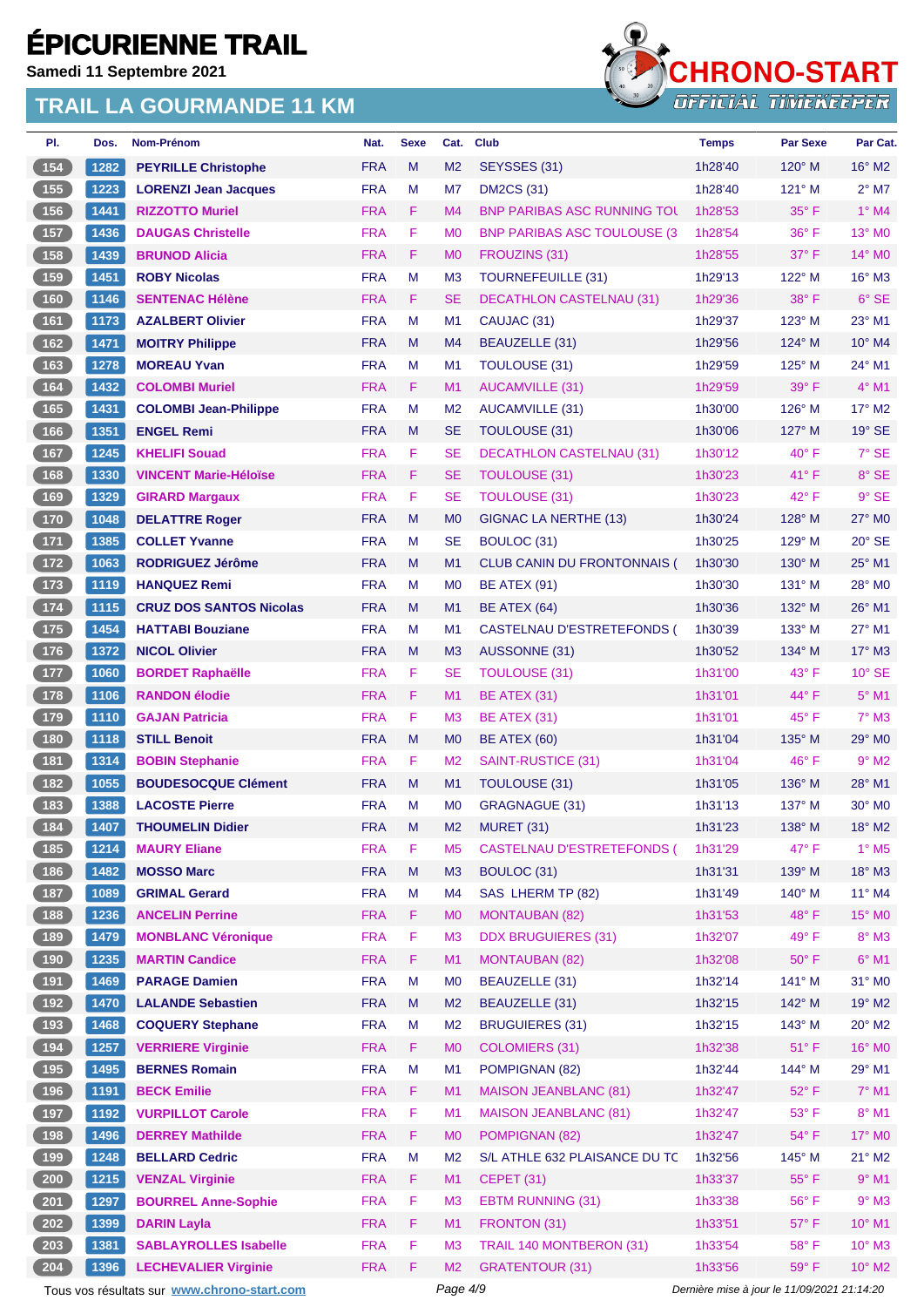**Samedi 11 Septembre 2021**



| PI.             | Dos. | Nom-Prénom                                  | Nat.       | <b>Sexe</b> | Cat.           | <b>Club</b>                    | <b>Temps</b> | <b>Par Sexe</b>                             | Par Cat.        |
|-----------------|------|---------------------------------------------|------------|-------------|----------------|--------------------------------|--------------|---------------------------------------------|-----------------|
| 205             | 1162 | <b>MARTIN-HARDY Julien</b>                  | <b>FRA</b> | M           | <b>SE</b>      | PLAISANCE DU TOUCH (31)        | 1h33'59      | $146^\circ$ M                               | $21^\circ$ SE   |
| 206             | 1160 | <b>LABUSSIÈRE Florian</b>                   | <b>FRA</b> | М           | <b>SE</b>      | <b>TARBES (65)</b>             | 1h34'01      | 147° M                                      | 22° SE          |
| $207$           | 1067 | <b>BRABANT Noelie</b>                       | <b>FRA</b> | F           | JU             | LES FOULEES DE SAINT SAUVEL    | 1h34'03      | $60^\circ$ F                                | $1^\circ$ JU    |
| 208             | 1164 | <b>LABUSSIERE Elise</b>                     | <b>FRA</b> | F           | <b>SE</b>      | CASTELGINEST (31)              | 1h34'03      | $61^{\circ}$ F                              | $11^\circ$ SE   |
| 209             | 1207 | <b>LE GUYADER Jonathan</b>                  | <b>FRA</b> | M           | <b>SE</b>      | CORNEBARRIEU (31)              | 1h34'14      | 148° M                                      | 23° SE          |
| 210             | 1201 | <b>POUJADE Guillaume</b>                    | <b>FRA</b> | M           | <b>SE</b>      | COLOMIERS (31)                 | 1h34'15      | $149^\circ$ M                               | 24° SE          |
| 211             | 1200 | <b>PAVIET Denis</b>                         | <b>FRA</b> | M           | M1             | <b>GOLF'STROTTEURS (82)</b>    | 1h34'16      | $150^\circ$ M                               | 30° M1          |
| 212             | 1303 | <b>CHAUMIER Yannick</b>                     | <b>FRA</b> | М           | M <sub>1</sub> | A3XV (31)                      | 1h34'18      | 151° M                                      | 31° M1          |
| 213             | 1068 | <b>CHAUPY Chloé</b>                         | <b>FRA</b> | F           | JU             | GRENADE (31)                   | 1h34'20      | 62°F                                        | $2^{\circ}$ JU  |
| $214$           | 1206 | <b>FRANCES Sébastien</b>                    | <b>FRA</b> | M           | <b>SE</b>      | <b>CORNEBARRIEU (31)</b>       | 1h34'21      | 152° M                                      | $25^{\circ}$ SE |
| $215$           | 1290 | <b>RODRIGUEZ Sarah</b>                      | <b>FRA</b> | F           | M <sub>0</sub> | <b>COLOMIERS (31)</b>          | 1h34'22      | $63^\circ$ F                                | 18° MO          |
| 216             | 1219 | <b>PECHALRIEU Catherine</b>                 | <b>FRA</b> | F           | M <sub>4</sub> | <b>TEAM DEGLINGOS (31)</b>     | 1h34'34      | $64^{\circ}$ F                              | $2^{\circ}$ M4  |
| $217$           | 1218 | <b>DELIA Eric</b>                           | <b>FRA</b> | M           | M4             | <b>TEAM DEGLINGOS (31)</b>     | 1h34'35      | $153^\circ$ M                               | 12° M4          |
| $218$           | 1240 | <b>BEDE Andrea</b>                          | <b>FRA</b> | F           | M <sub>1</sub> | <b>MONTAUBAN (82)</b>          | 1h34'43      | $65^{\circ}$ F                              | 11° M1          |
| 219             | 1406 | <b>PRECILIO THOUMELIN Céline</b>            | <b>FRA</b> | F           | M <sub>1</sub> | MURET (31)                     | 1h34'45      | 66°F                                        | 12° M1          |
| 220             | 1402 | <b>PRECILIO Alexia</b>                      | <b>FRA</b> | F           | SE             | RIEUMES (31)                   | 1h34'45      | 67°F                                        | $12^\circ$ SE   |
| 221             | 1053 | <b>NIEUWENHUIS Fenneke</b>                  | <b>NED</b> | F           | M <sub>1</sub> | <b>PAYS-BAS</b>                | 1h34'46      | $68^{\circ}$ F                              | 13° M1          |
| 222             | 1070 | <b>BONNET Frederic</b>                      | <b>FRA</b> | M           | M <sub>2</sub> | <b>TOULOUSE (31)</b>           | 1h34'48      | 154° M                                      | $22^{\circ}$ M2 |
| $\frac{223}{ }$ |      |                                             | <b>ESP</b> | M           |                | <b>ESPAGNE</b>                 |              |                                             | 23° M2          |
|                 | 1204 | <b>BERDEJO DE LA OLIVA Luis Tomas</b>       |            | F           | M <sub>2</sub> |                                | 1h34'51      | $155^{\circ}$ M                             |                 |
| 224             | 1216 | <b>HUGUET Lisa</b>                          | <b>FRA</b> |             | M <sub>0</sub> | SAINT JORY (31)                | 1h34'56      | $69^{\circ}$ F                              | $19^\circ$ MO   |
| 225             | 1379 | <b>PECHMEJA Guilhem</b>                     | <b>FRA</b> | M           | M <sub>2</sub> | SAINT JEAN (31)                | 1h34'58      | 156° M                                      | 24° M2          |
| $226$           | 1284 | <b>LOMBARD Christophe</b>                   | <b>FRA</b> | М           | M <sub>0</sub> | VILLAUDRIC (31)                | 1h35'00      | $157^\circ$ M                               | $32^\circ$ MO   |
| 227             | 1217 | <b>HUGUET Jerome</b>                        | <b>FRA</b> | M           | M <sub>0</sub> | SAINT JORY (31)                | 1h35'08      | 158° M                                      | 33° MO          |
| 228             | 1213 | <b>BOUCHOT Marie-Laure</b>                  | <b>FRA</b> | F           | M <sub>0</sub> | SAFRAN NACELLES (31)           | 1h35'10      | 70° F                                       | 20° MO          |
| 229             | 1394 | <b>CAMBUS Marie</b>                         | <b>FRA</b> | F           | M <sub>2</sub> | CAP TRAIL GAGNAC (31)          | 1h35'15      | $71^\circ$ F                                | $11^{\circ}$ M2 |
| 230             | 1220 | <b>PERICOU Mariline</b>                     | <b>FRA</b> | F           | M <sub>1</sub> | SAINT SAUVEUR (31)             | 1h35'31      | $72^{\circ}$ F                              | 14° M1          |
| 231             | 1289 | <b>POUEYOU Laura</b>                        | <b>FRA</b> | F           | <b>SE</b>      | SEYSSE (31)                    | 1h35'55      | $73^\circ$ F                                | 13° SE          |
| 232             | 1080 | <b>LÉON Guillaume</b>                       | <b>FRA</b> | M           | M <sub>0</sub> | <b>PARIS 19 (75)</b>           | 1h36'06      | 159° M                                      | 34° MO          |
| 233             | 1081 | <b>PERONI Vincent</b>                       | <b>FRA</b> | M           | M <sub>0</sub> | <b>QUINT FONSEGRIVES (31)</b>  | 1h36'07      | $160^\circ$ M                               | 35° MO          |
| 234             | 1078 | <b>BÉGUÉ Laëtitia</b>                       | <b>FRA</b> | F           | M <sub>0</sub> | <b>QUINT FONSEGRIVES (31)</b>  | 1h36'08      | 74° F                                       | 21° MO          |
| 235             | 1079 | <b>DAMOURETTE Carla</b>                     | <b>FRA</b> | F           | SE             | <b>PARIS 19 (75)</b>           | 1h36'08      | $75^{\circ}$ F                              | $14^{\circ}$ SE |
| 236             | 1194 | <b>ALVAREZ Delphine</b>                     | <b>FRA</b> | F           | M <sub>3</sub> | <b>TOULOUSE (31)</b>           | 1h36'12      | 76°F                                        | 11° M3          |
| $237$           | 1193 | <b>BONTEMPS Celine</b>                      | <b>FRA</b> | F           | M2             | ROQUES (31)                    | 1h36'13      | 77°F                                        | $12^{\circ}$ M2 |
| 238             | 1310 | <b>DUBOIS Guillaume</b>                     | <b>FRA</b> | M           | ES             | PIZZA MOON (31)                | 1h36'30      | 161° M                                      | $2^{\circ}$ ES  |
| 239             | 1467 | <b>PAPOT Jacques</b>                        | <b>FRA</b> | M           | M <sub>8</sub> | <b>ENFILE TES BASKETS (31)</b> | 1h36'30      | 162° M                                      | $1^\circ$ M8    |
| $240$           | 1316 | <b>CADENE Magalie</b>                       | <b>FRA</b> | F           | M3             | S/L ATHLE 632 PLAISANCE DU TC  | 1h36'45      | 78° F                                       | 12° M3          |
| 241             | 1016 | <b>PASQUALI Eric</b>                        | <b>FRA</b> | M           | M <sub>3</sub> | LA DEPECHE (31)                | 1h37'24      | 163° M                                      | 19° M3          |
| 242             | 1013 | <b>PITTON Didier</b>                        | <b>FRA</b> | M           | M <sub>5</sub> | LA DEPECHE (31)                | 1h37'25      | 164° M                                      | 10° M5          |
| 243             | 1353 | <b>GESSEN Emilie</b>                        | <b>FRA</b> | F           | <b>MO</b>      | <b>COLOMIERS (31)</b>          | 1h37'41      | 79° F                                       | 22° MO          |
| 244             | 1370 | <b>ALAZARD Christophe</b>                   | <b>FRA</b> | M           | M <sub>0</sub> | MERVILLE (31)                  | 1h37'47      | 165° M                                      | 36° MO          |
| $245$           | 1247 | <b>CHEVALIER Rémi</b>                       | <b>FRA</b> | M           | <b>SE</b>      | GRENADE (31)                   | 1h37'50      | 166° M                                      | $26^\circ$ SE   |
| 246             | 1424 | <b>DELALLE Nicolas</b>                      | <b>FRA</b> | M           | <b>SE</b>      | PORTET SUR GARONNE (31)        | 1h38'33      | 167° M                                      | $27^\circ$ SE   |
| 247             | 1428 | <b>SAFFON Marine</b>                        | <b>FRA</b> | F           | <b>SE</b>      | <b>MONS (31)</b>               | 1h38'33      | $80^\circ$ F                                | $15^\circ$ SE   |
| $248$           | 1435 | <b>BOCHATON Julien</b>                      | <b>FRA</b> | M           | <b>SE</b>      | <b>TOULOUSE (31)</b>           | 1h38'34      | 168° M                                      | $28^\circ$ SE   |
| 249             | 1425 | <b>TIRABY Guillaume</b>                     | <b>FRA</b> | M           | <b>SE</b>      | BOULOC (31)                    | 1h38'35      | 169° M                                      | $29^\circ$ SE   |
| 250             | 1423 | <b>GUILLOT Julien</b>                       | <b>FRA</b> | M           | <b>SE</b>      | BOULOC (31)                    | 1h38'35      | $170^\circ$ M                               | $30^\circ$ SE   |
| $251$           | 1426 | <b>GAVAZZI Roman</b>                        | <b>FRA</b> | M           | <b>SE</b>      | TOULOUSE (31)                  | 1h38'36      | $171^\circ$ M                               | $31^\circ$ SE   |
| 252             | 1430 | <b>OCCHIPINTI Marion</b>                    | <b>FRA</b> | F           | <b>SE</b>      | <b>TOULOUSE (31)</b>           | 1h38'36      | 81°F                                        | $16^\circ$ SE   |
| 253             | 1177 | <b>DELAS Isabelle</b>                       | <b>FRA</b> | F           | M4             | <b>DUATHLON LIEBHERR (31)</b>  | 1h38'47      | 82°F                                        | $3°$ M4         |
| 254             | 1178 | <b>GOURLAY Carole</b>                       | <b>FRA</b> | F           | M3             | <b>DUATHLON LIEBHERR (31)</b>  | 1h38'48      | 83° F                                       | 13° M3          |
| 255             | 1354 | <b>AKOUH Radia</b>                          | <b>FRA</b> | F           | M1             | SAINT JEAN (31)                | 1h38'48      | 84° F                                       | 15° M1          |
|                 |      | Tous vos résultats sur www.chrono-start.com |            |             | Page 5/9       |                                |              | Dernière mise à jour le 11/09/2021 21:14:20 |                 |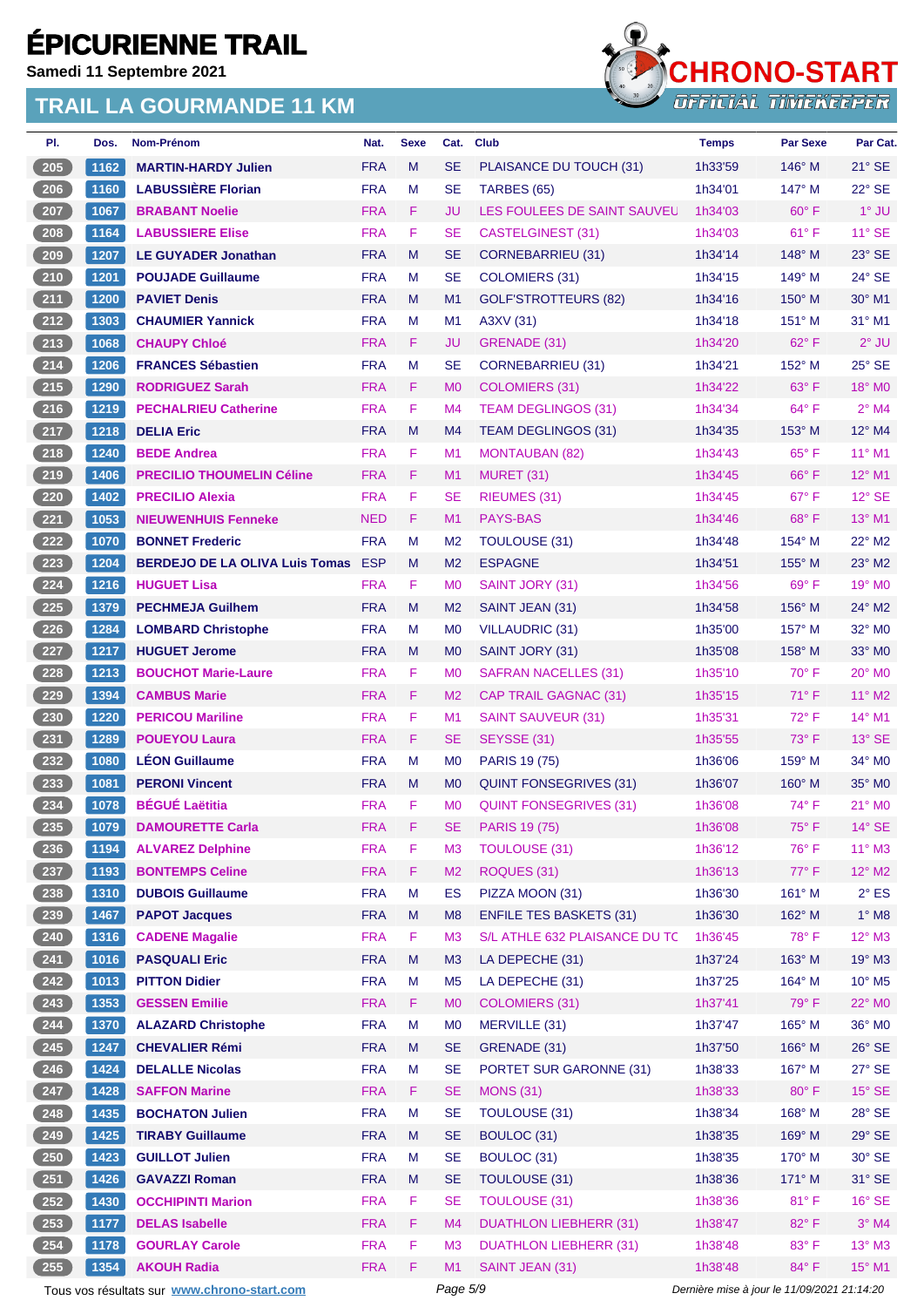**Samedi 11 Septembre 2021**

### **TRAIL LA GOURMANDE 11 KM**



| PI.                | Dos. | Nom-Prénom                          | Nat.       | <b>Sexe</b> | Cat.           | <b>Club</b>                        | <b>Temps</b> | <b>Par Sexe</b> | Par Cat.                   |
|--------------------|------|-------------------------------------|------------|-------------|----------------|------------------------------------|--------------|-----------------|----------------------------|
| 256                | 1375 | <b>LAFFONT Chantal</b>              | <b>FRA</b> | F           | M <sub>3</sub> | CAP TRAIL GAGNAC 31 (31)           | 1h38'50      | 85°F            | $14^\circ$ M3              |
| 257                | 1302 | <b>SOUMER Rémi</b>                  | <b>FRA</b> | M           | M <sub>1</sub> | A3XV (31)                          | 1h39'36      | 172° M          | 32° M1                     |
| 258                | 1266 | <b>BOISHUS Elodie</b>               | <b>FRA</b> | F           | M <sub>0</sub> | <b>URBAN WARRIORS FENOUILLET</b>   | 1h39'43      | $86^{\circ}$ F  | 23° MO                     |
| 259                | 1271 | <b>LENORMAND Marlène</b>            | <b>FRA</b> | F           | M1             | <b>AUCAMVILLE (31)</b>             | 1h39'45      | $87^\circ$ F    | 16° M1                     |
| 260                | 1360 | <b>MICHELIN Marie-Laure</b>         | <b>FRA</b> | F.          | M1             | CASTELNAU (31)                     | 1h40'14      | 88°F            | 17° M1                     |
| 261                | 1359 | <b>BOITEAU Sandrine</b>             | <b>FRA</b> | F           | M <sub>2</sub> | GRENADE (31)                       | 1h40'18      | 89°F            | 13° M2                     |
| 262                | 1270 | <b>PRANGER-LABARRIERE Carole</b>    | <b>FRA</b> | F           | M1             | <b>URBAN WARRIORS FENOUILLET</b>   | 1h40'31      | $90^\circ$ F    | 18° M1                     |
| 263                | 1267 | <b>MURILLO Marie Françoise</b>      | <b>FRA</b> | F           | M <sub>3</sub> | <b>URBAN WARRIORS (31)</b>         | 1h40'34      | $91^{\circ}$ F  | 15° M3                     |
| 264                | 1305 | <b>HOLDERBAUM Mathieu</b>           | <b>FRA</b> | M           | M <sub>1</sub> | A3XV (31)                          | 1h40'58      | $173^\circ$ M   | 33° M1                     |
| $265$              | 1250 | <b>SION Marie-Eve</b>               | <b>FRA</b> | F           | M <sub>0</sub> | <b>CROSSFIT MANUIA (82)</b>        | 1h41'21      | 92° F           | 24° MO                     |
| 266                | 1239 | <b>SION Stéphane</b>                | <b>FRA</b> | M           | M1             | <b>CROSSFIT MANUIA (82)</b>        | 1h41'24      | $174^\circ$ M   | 34° M1                     |
| 267                | 1350 | <b>GRIFFON Damien</b>               | <b>FRA</b> | M           | M <sub>0</sub> | <b>BRUGUIERES (31)</b>             | 1h41'28      | 175° M          | 37° MO                     |
| 268                | 1418 | <b>LABIA Claire</b>                 | <b>FRA</b> | F           | <b>SE</b>      | FRONTON (31)                       | 1h41'32      | $93^\circ$ F    | $17^\circ$ SE              |
| 269                | 1417 | <b>LABIA Laurent</b>                | <b>FRA</b> | M           | M <sub>0</sub> | FRONTON (31)                       | 1h41'33      | 176° M          | 38° MO                     |
| 270                | 1414 | <b>MECEGUER Pascale</b>             | <b>FRA</b> | F.          | M1             | FRONTON (31)                       | 1h41'34      | $94^{\circ}$ F  | 19° M1                     |
| $271$              | 1419 | <b>AMBLARD-DEJEAN Elodie</b>        | <b>FRA</b> | F           | M <sub>0</sub> | VILLENEUVE-LES-BOULOC (31)         | 1h41'35      | 95° F           | 25° MO                     |
| 272                | 1442 | <b>GALTIÉ Nadege</b>                | <b>FRA</b> | F           | M <sub>2</sub> | PLAISANCE DU TOUCH (31)            | 1h41'35      | $96^{\circ}$ F  | 14° M2                     |
| $273$              | 1443 | <b>GALTIÉ Franck</b>                | <b>FRA</b> | M           | M <sub>3</sub> | PLAISANCE DU TOUCH (31)            | 1h41'36      | 177° M          | $20^\circ$ M3              |
| 274                | 1413 | <b>MECEGUER Christophe</b>          | <b>FRA</b> | M           | M <sub>1</sub> | FRONTON (31)                       | 1h41'37      | $178^\circ$ M   | $35^\circ$ M1              |
| $275$              | 1365 | <b>ASTEGNO Jean Michel</b>          | <b>FRA</b> | м           | M <sub>3</sub> | ST JORY (31)                       | 1h41'51      | $179^\circ$ M   | $21^\circ$ M3              |
| 276                | 1409 | <b>PEYRANNE Anthony</b>             | <b>FRA</b> | M           | <b>SE</b>      | TOULOUSE (31)                      | 1h41'52      | $180^\circ$ M   | 32° SE                     |
| 277                | 1410 | <b>SEPART Fanny</b>                 | <b>FRA</b> | F           | <b>SE</b>      | <b>TOULOUSE (31)</b>               | 1h41'52      | $97^\circ$ F    | $18°$ SE                   |
| 278                | 1317 | <b>STROM TEJSEN Maria Magdelene</b> | <b>FRA</b> | F.          | <b>SE</b>      | <b>SEILH (31)</b>                  | 1h42'34      | 98°F            | 19° SE                     |
| $279$              | 1318 | <b>PEYREBERE Clément</b>            | <b>FRA</b> | M           | M1             | CASTELGINEST (31)                  | 1h42'35      | $181^\circ$ M   | 36° M1                     |
| 280                | 1319 | <b>LE DELEZIR Virginie</b>          | <b>FRA</b> | F.          | M1             | CASTELNAU D'ESTRETEFONDS (         | 1h42'36      | 99° F           | 20° M1                     |
| 281                | 1378 | <b>PECHMEJA Javotte</b>             | <b>FRA</b> | F           | M1             | SAINT JEAN (31)                    | 1h42'43      | 100° F          | 21° M1                     |
| 282                | 1202 | <b>DELMAS Emilie</b>                | <b>FRA</b> | F.          | M <sub>0</sub> | <b>ALBI</b> (81)                   | 1h43'00      | $101^\circ$ F   | 26° MO                     |
| $283$              | 1203 | <b>GORSSE Carine</b>                | <b>FRA</b> | F           | M <sub>2</sub> | <b>ALBI</b> (81)                   | 1h43'04      | $102^{\circ}$ F | 15° M2                     |
| 284                | 1105 | <b>PREVEL Valentin</b>              | <b>FRA</b> | M           | <b>SE</b>      | <b>BE ATEX (14)</b>                | 1h43'05      | 182° M          | 33° SE                     |
| 285                | 1208 | <b>CALMES Laurence</b>              | <b>FRA</b> | F           | <b>SE</b>      | PUYGOUZON (81)                     | 1h43'05      | 103° F          | $20^{\circ}$ SE            |
| (286)              | 1366 | <b>ASTEGNO Emma</b>                 | <b>FRA</b> | F           | ES             | SAINT-JORY (31)                    | 1h43'17      | 104°F           | $1^\circ$ ES               |
| $287$              | 1355 | <b>DELANNOY Benjamin</b>            | <b>FRA</b> | M           | M1             | <b>DAUX (31)</b>                   | 1h43'20      | 183° M          | 37° M1                     |
| 288                | 1225 | <b>BASSANETTI Rachel Dominique</b>  | <b>FRA</b> | F           | M <sub>5</sub> | RAMONVILLE (31)                    | 1h43'35      | $105^\circ$ F   | $2^{\circ}$ M <sub>5</sub> |
| 289                | 1361 | <b>MICHELIN David</b>               | <b>FRA</b> | M           | M1             | CASTELNAU (31)                     | 1h43'39      | 184° M          | 38° M1                     |
| $\frac{290}{ }$    | 1352 | <b>NICOLAIEFF Lina</b>              | <b>FRA</b> | F.          | <b>SE</b>      | <b>TOULOUSE (31)</b>               | 1h43'45      | 106°F           | 21° SE                     |
| 291                | 1244 | <b>GARCIA Florent</b>               | <b>FRA</b> | M           | <b>SE</b>      | LES LAPINS DE LA WIN (31)          | 1h43'47      | 185° M          | 34° SE                     |
| 292                | 1281 | <b>RES Laurence</b>                 | <b>FRA</b> | F           | M <sub>3</sub> | <b>DUATHLON LIEBHERR (31)</b>      | 1h44'12      | 107°F           | 16° M3                     |
| $293$              | 1474 | <b>CABANEL Sandrine</b>             | <b>FRA</b> | F           | M <sub>3</sub> | <b>CASTELNAU D'ESTRETEFONDS (</b>  | 1h44'15      | 108° F          | 17° M3                     |
| 294                | 1280 | <b>SAINT SERNIN Didier</b>          | <b>FRA</b> | ${\sf M}$   | M <sub>3</sub> | DUATHLON LIEBHERR (31)             | 1h44'21      | 186° M          | 22° M3                     |
| 295                | 1100 | <b>RESCOUSSIE Michelle</b>          | <b>FRA</b> | F           | M <sub>6</sub> | L'UNION (31)                       | 1h44'23      | 109° F          | $1^\circ$ M6               |
| $\frac{296}{2}$    | 1268 | <b>HUGOUNET Christiane</b>          | <b>FRA</b> | F           | M4             | FRONTON (31)                       | 1h44'28      | $110^{\circ}$ F | $4^\circ$ M4               |
| 297                | 1349 | <b>FORTUNA Virginie</b>             | <b>FRA</b> | F           | M1             | <b>SAINT SARDOS (82)</b>           | 1h44'34      | $111^{\circ}$ F | 22° M1                     |
| $298$              | 1252 | <b>GAVALDA Aurore</b>               | <b>FRA</b> | F           | <b>SE</b>      | MOISSAC (82)                       | 1h44'34      | $112^{\circ}$ F | 22° SE                     |
| 299                | 1253 | <b>ESCUDIE Fanny</b>                | <b>FRA</b> | F           | M <sub>0</sub> | <b>MOISSAC ATHLE (82)</b>          | 1h44'38      | 113° F          | 27° M0                     |
| 300                | 1251 | <b>POIDEVIN Laure</b>               | <b>FRA</b> | F           | <b>SE</b>      | MERVILLE (31)                      | 1h44'38      | 114°F           | 23° SE                     |
| 301                | 1460 | <b>BESOMBES Audrey</b>              | <b>FRA</b> | F           | M <sub>2</sub> | <b>ST AFFRIQUE LES MONTAGNES (</b> | 1h44'49      | $115^\circ$ F   | 16° M2                     |
| $\left(302\right)$ | 1461 | <b>SALLES Gwladys</b>               | <b>FRA</b> | F           | M <sub>2</sub> | <b>SOUAL (81)</b>                  | 1h44'51      | $116°$ F        | 17° M2                     |
| 303                | 1458 | <b>SUBERVIE Carole</b>              | <b>FRA</b> | F           | M1             | SPIRIDON PERIGORD POURPRE          | 1h44'56      | 117°F           | 23° M1                     |
| 304                | 1456 | <b>RUDELIN Michael</b>              | <b>FRA</b> | M           | M1             | <b>BERGERAC (24)</b>               | 1h44'57      | 187° M          | 39° M1                     |
| 305                | 1138 | <b>BRAUD Samuel</b>                 | <b>FRA</b> | M           | M <sub>2</sub> | LES LAPINS DE LA WIN (32)          | 1h45'03      | 188° M          | 25° M2                     |
| 306                | 1491 | <b>HEUDE Vincent</b>                | <b>FRA</b> | M           | M <sub>2</sub> | BOULOC (31)                        | 1h45'08      | 189° M          | 26° M2                     |

Tous vos résultats sur **[www.chrono-start.com](https://www.chrono-start.com/)** Page 6/9 Page 6/9 Dernière mise à jour le 11/09/2021 21:14:20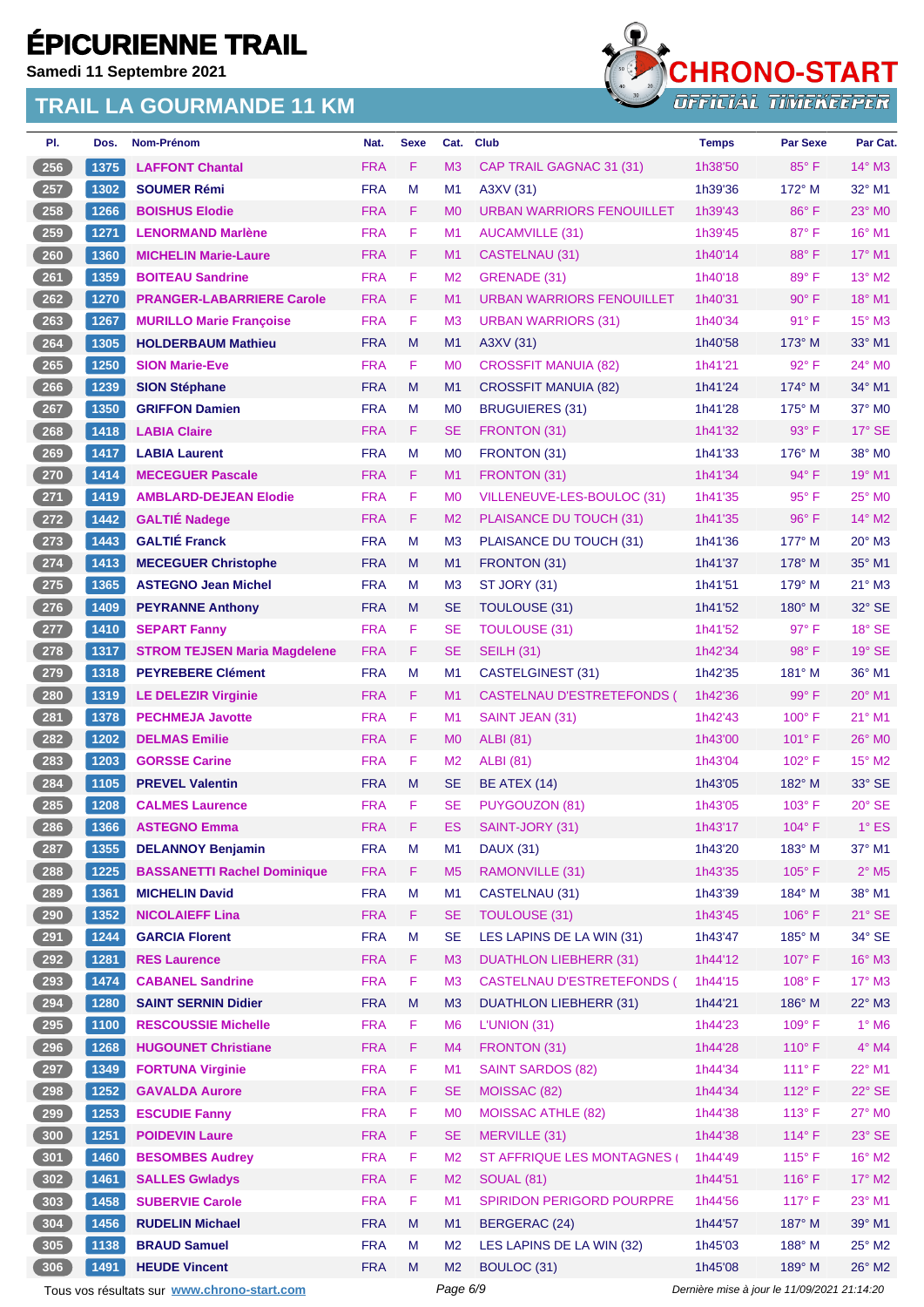**Samedi 11 Septembre 2021**



| PI.                 | Dos.           | Nom-Prénom                                  | Nat.       | <b>Sexe</b> | Cat.           | <b>Club</b>                        | <b>Temps</b>                                | <b>Par Sexe</b> | Par Cat.                    |
|---------------------|----------------|---------------------------------------------|------------|-------------|----------------|------------------------------------|---------------------------------------------|-----------------|-----------------------------|
| 307                 | 1490           | <b>DUSSOL Patrice</b>                       | <b>FRA</b> | M           | M <sub>2</sub> | BOULOC (31)                        | 1h45'10                                     | $190^\circ$ M   | $27^\circ$ M2               |
| 308                 | 1489           | <b>FOURNIER Franck</b>                      | <b>FRA</b> | M           | M <sub>3</sub> | BOULOC (31)                        | 1h45'10                                     | $191^\circ$ M   | $23^\circ$ M3               |
| 309                 | 1488           | <b>DUMAS Thierry</b>                        | <b>FRA</b> | M           | M <sub>3</sub> | VERFEIL (31)                       | 1h45'10                                     | 192° M          | 24° M3                      |
| 310                 | 1487           | <b>MARRE Rodolphe</b>                       | <b>FRA</b> | M           | M <sub>3</sub> | BOULOC (31)                        | 1h45'12                                     | $193^\circ$ M   | $25^\circ$ M3               |
| 311                 | 1301           | <b>AZEMA Margaux</b>                        | <b>FRA</b> | F           | <b>SE</b>      | <b>CORRONSAC (31)</b>              | 1h45'26                                     | 118° F          | $24^\circ$ SE               |
| 312                 | 1367           | <b>KOSLOW Anna</b>                          | <b>FRA</b> | F           | ES             | SAINT-JORY (31)                    | 1h45'34                                     | $119^\circ$ F   | $2^{\circ}$ ES              |
| 313                 | 1466           | <b>PELOUS Géraldine</b>                     | <b>FRA</b> | F           | M <sub>2</sub> | <b>CASTELNAU D'ESTRETEFOONDS</b>   | 1h45'41                                     | $120^\circ$ F   | 18° M2                      |
| 314                 | 1457           | <b>MARRE Patrick</b>                        | <b>FRA</b> | M           | M <sub>3</sub> | PLAISANCE DU TOUCH (31)            | 1h45'52                                     | $194^\circ$ M   | 26° M3                      |
| 315                 | 1260           | <b>CAYLA Laurent</b>                        | <b>FRA</b> | M           | M4             | TOULOUSE (31)                      | 1h46'19                                     | 195° M          | $13^{\circ}$ M4             |
| 316                 | 1293           | <b>CIPRIAN Sebastien</b>                    | <b>FRA</b> | M           | M <sub>1</sub> | CAMPSAS (82)                       | 1h46'54                                     | $196^\circ$ M   | $40^{\circ}$ M1             |
| 317                 | 1222           | <b>MERET Corine</b>                         | <b>FRA</b> | F           | M <sub>4</sub> | LES FOULEES DE SAINT SAUVEL        | 1h47'39                                     | $121^\circ$ F   | $5^\circ$ M4                |
| 318                 | 1062           | <b>BONOTTO Corinne</b>                      | <b>FRA</b> | F           | M <sub>3</sub> | <b>CLUB CANIN DU FRONTONNAIS (</b> | 1h47'42                                     | $122^{\circ}$ F | 18° M3                      |
| 319                 | 1274           | <b>LOMBARD Jean-Christophe</b>              | <b>FRA</b> | M           | M <sub>3</sub> | SAINT ALBAN (31)                   | 1h47'44                                     | $197^\circ$ M   | $27^\circ$ M3               |
| 320                 | 1273           | <b>THERON Dominique</b>                     | <b>FRA</b> | M           | M <sub>2</sub> | LA SALVETAT SAINT GILLES (31)      | 1h47'47                                     | 198° M          | 28° M2                      |
| 321                 | 1112           | <b>NICLIN Dolores</b>                       | <b>FRA</b> | F           | ES             | <b>BE ATEX (31)</b>                | 1h48'13                                     | $123^\circ$ F   | $3°$ ES                     |
| 322                 | 1114           | <b>MARICAR Christelle</b>                   | <b>FRA</b> | F           | M <sub>1</sub> | <b>BE ATEX (31)</b>                | 1h48'39                                     | $124^\circ$ F   | 24° M1                      |
| 323                 | 1104           | <b>LEBRAS Cédric</b>                        | <b>FRA</b> | M           | M <sub>3</sub> | <b>BE ATEX (14)</b>                | 1h48'50                                     | 199° M          | 28° M3                      |
| 324                 | 1283           | <b>DELMON Marie Claire</b>                  | <b>FRA</b> | F           | M <sub>2</sub> | <b>BEAUZELLE (31)</b>              | 1h48'50                                     | $125^\circ$ F   | $19^\circ$ M2               |
| 325                 | 1285           | <b>PIERRON Vincent</b>                      | <b>FRA</b> | M           | M <sub>2</sub> | MURET (31)                         | 1h49'07                                     | $200^\circ$ M   | $29^\circ$ M2               |
| 326                 | 1229           | <b>LOZANO Virginie</b>                      | <b>FRA</b> | F           | SE             | LE PETIT JOURNAL (31)              | 1h49'19                                     | $126^\circ$ F   | $25^\circ$ SE               |
| 327                 | 1230           | <b>BIZOT Loïc</b>                           | <b>FRA</b> | M           | SE             | LE PETIT JOURNAL (31)              | 1h49'19                                     | 201° M          | 35° SE                      |
| 328                 | 1231           | <b>PEYRE Sébastien</b>                      | <b>FRA</b> | M           | M <sub>0</sub> | LE PETIT JOURNAL (09)              | 1h49'22                                     | $202^\circ$ M   | 39° MO                      |
| 329                 | 1199           | <b>LANDSMANN Gilles</b>                     | <b>FRA</b> | M           | M <sub>2</sub> | ANONYMOUS (31)                     | 1h49'45                                     | $203^\circ$ M   | $30^\circ$ M2               |
| 330                 | 1363           | <b>CAVAILLES Louis</b>                      | <b>FRA</b> | M           | M <sub>5</sub> | MAC'ADAM (31)                      | 1h50'11                                     | 204° M          | $11^{\circ}$ M <sub>5</sub> |
| 331                 | 1362           | <b>SENTENAC Vladimir</b>                    | <b>FRA</b> | M           | M <sub>2</sub> | <b>MACADAM COLOMIERS (31)</b>      | 1h50'12                                     | $205^\circ$ M   | 31° M2                      |
| 332                 | 1364           | <b>LEFEUVRE Jean-François</b>               | <b>FRA</b> | M           | M <sub>3</sub> | <b>CASTELNAU D'ESTRETEFONDS (</b>  | 1h50'13                                     | $206^\circ$ M   | $29^\circ$ M3               |
| 333                 | 1108           | <b>SALLEFRANQUE Nessrine</b>                | <b>FRA</b> | F           | M1             | <b>BE ATEX (13)</b>                | 1h50'43                                     | $127^\circ$ F   | 25° M1                      |
| 334                 | 1383           | <b>LABORDE Fabien</b>                       | <b>FRA</b> | M           | M <sub>0</sub> | TOULOUSE (31)                      | 1h51'32                                     | $207^\circ$ M   | 40° M0                      |
| 335                 | 1384           | <b>LIEUTAUD Audrey</b>                      | <b>FRA</b> | F           | <b>SE</b>      | <b>FLOURENS (31)</b>               | 1h51'33                                     | $128^\circ$ F   | $26^\circ$ SE               |
| 336                 | 1187           | <b>CLOUET Romain</b>                        | <b>FRA</b> | M           | M <sub>1</sub> | <b>TOULOUSE (31)</b>               | 1h52'33                                     | $208^\circ$ M   | 41° M1                      |
| $\left( 337\right)$ | $\boxed{1450}$ | <b>PIOZ Philippe</b>                        | <b>FRA</b> | M           | M <sub>2</sub> | REVEL (31)                         | 1h52'41                                     | 209° M          | 32° M2                      |
| 338                 | 1256           | <b>DULAURIER Gilles</b>                     | <b>FRA</b> | M           | M1             | CONTACT PIEDS POINGS DIDIER        | 1h52'41                                     | $210^\circ$ M   | 42° M1                      |
| 339                 | 1255           | <b>JAMME Stéphane</b>                       | <b>FRA</b> | M           | M3             | SAINT GENIES BELLEVUE (31)         | 1h52'41                                     | $211^\circ$ M   | $30^\circ$ M3               |
| 340                 | 1395           | <b>LAUNAY Francois</b>                      | <b>FRA</b> | M           | M <sub>2</sub> | SOREZE (81)                        | 1h52'43                                     | 212° M          | 33° M2                      |
| 341                 | 1412           | <b>CANOVAI Sylvie</b>                       | <b>FRA</b> | F           | M <sub>3</sub> | LESPINASSE (31)                    | 1h52'59                                     | 129°F           | $19°$ M3                    |
| 342                 | 1264           | <b>PASCO Anne</b>                           | <b>FRA</b> | F           | M1             | LHERM (31)                         | 1h53'00                                     | 130° F          | 26° M1                      |
| 343                 | 1189           | <b>MASSABEAU Carole</b>                     | <b>FRA</b> | F           | M1             | <b>TOULOUSE (31)</b>               | 1h53'04                                     | $131^\circ$ F   | $27^\circ$ M1               |
| 344                 | 1174           | <b>MEUNIER Pascal</b>                       | <b>FRA</b> | M           | M <sub>2</sub> | TOULOUSE (31)                      | 1h53'06                                     | $213^\circ$ M   | $34^\circ$ M2               |
| 345                 | 1444           | <b>GUENARD Audrey</b>                       | <b>FRA</b> | F           | M <sub>0</sub> | BOULOC (31)                        | 1h53'11                                     | 132° F          | 28° M0                      |
| 346                 | 1416           | <b>RICAUD Mathieu</b>                       | <b>FRA</b> | M           | M <sub>0</sub> | BOULOC (31)                        | 1h53'31                                     | 214° M          | 41° MO                      |
| 347                 | 1476           | <b>PANTUSI Marie-Paule</b>                  | <b>FRA</b> | F           | M <sub>3</sub> | <b>VILLARIES (31)</b>              | 1h53'32                                     | 133° F          | $20^\circ$ M3               |
| 348                 | 1415           | <b>COUSSINOUX Marion</b>                    | <b>FRA</b> | F           | MO             | <b>CASTELNAU D'ESTRETEFONDS (</b>  | 1h53'38                                     | 134°F           | 29° MO                      |
| 349                 | 1300           | <b>LAUNAY Muriel</b>                        | <b>FRA</b> | F           | M <sub>2</sub> | SOREZE (81)                        | 1h53'43                                     | 135°F           | $20^\circ$ M2               |
| 350                 | 1142           | <b>MARLY Sébastien</b>                      | <b>FRA</b> | M           | M1             | <b>CONTINENTAL (31)</b>            | 1h54'01                                     | $215^\circ$ M   | 43° M1                      |
| 351                 | 1143           | <b>MARLY Marie Noelle</b>                   | <b>FRA</b> | F           | M1             | <b>CONTINENTAL (31)</b>            | 1h54'02                                     | 136°F           | 28° M1                      |
| 352                 | 1494           | <b>FARIA Elisabeth</b>                      | <b>FRA</b> | F           | M1             | CEPET (31)                         | 1h54'03                                     | $137^\circ$ F   | 29° M1                      |
|                     |                |                                             | <b>FRA</b> | M           | M1             |                                    | 1h54'37                                     | $216^\circ$ M   | 44° M1                      |
| 353                 | 1392           | <b>PERRIN José-Angel</b>                    |            |             |                | FENDEILLE (11)                     |                                             |                 |                             |
| 354                 | 1393           | <b>PERRIN Elisabeth</b>                     | <b>FRA</b> | F           | M <sub>0</sub> | FENDEILLE (11)                     | 1h54'38                                     | $138^\circ$ F   | $30^\circ$ MO               |
| 355                 | 1308           | <b>LACLOUERE Dolores</b>                    | <b>FRA</b> | F           | M <sub>3</sub> | <b>TOULOUSE (31)</b>               | 1h54'52                                     | 139° F          | $21^\circ$ M3               |
| 356                 | 1167           | <b>GINESTE Olivier</b>                      | <b>FRA</b> | M           | M <sub>2</sub> | <b>CASTELNAU D'ESTRETEFONDS (</b>  | 1h55'04                                     | 217° M          | 35° M2                      |
| 357                 | 1168           | <b>BOURG Fabien</b>                         | <b>FRA</b> | M           | M1             | FRONTON (31)                       | 1h55'05                                     | $218^\circ$ M   | 45° M1                      |
|                     |                | Tous vos résultats sur www.chrono-start.com |            |             | Page 7/9       |                                    | Dernière mise à jour le 11/09/2021 21:14:20 |                 |                             |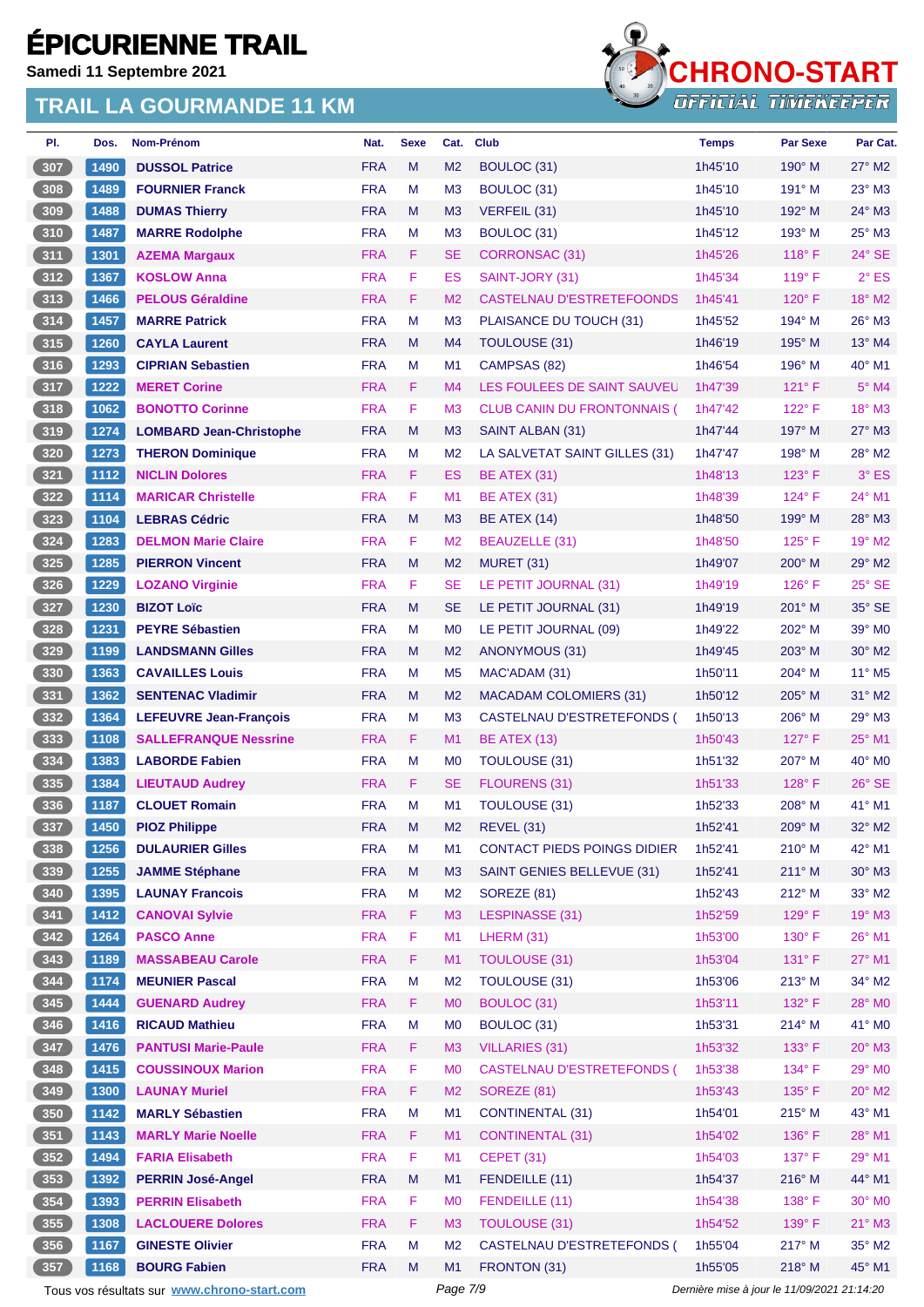**Samedi 11 Septembre 2021**



| PI.   | Dos. | <b>Nom-Prénom</b>                           | Nat.       | <b>Sexe</b> | Cat.           | Club                              | <b>Temps</b> | <b>Par Sexe</b>                             | Par Cat.            |
|-------|------|---------------------------------------------|------------|-------------|----------------|-----------------------------------|--------------|---------------------------------------------|---------------------|
| 358   | 1237 | <b>ARTIGUES Florence</b>                    | <b>FRA</b> | F.          | M1             | FRONTON (31)                      | 1h55'05      | $140^\circ$ F                               | $30^\circ$ M1       |
| 359   | 1463 | <b>GALVAN Renaud</b>                        | <b>FRA</b> | М           | <b>SE</b>      | <b>QUINT-FONSEGRIVES (31)</b>     | 1h55'55      | $219^{\circ}$ M                             | 36° SE              |
| 360   | 1462 | <b>GALVAN Jennifer</b>                      | <b>FRA</b> | F.          | <b>SE</b>      | <b>QUINT-FONSEGRIVES (31)</b>     | 1h55'59      | $141^\circ$ F                               | 27° SE              |
| 361   | 1387 | <b>BERNIER Sylvain</b>                      | <b>FRA</b> | M           | M <sub>0</sub> | CASTELNAU-D'ESTRETEFONDS (        | 1h56'37      | 220° M                                      | 42° MO              |
| 362   | 1262 | <b>ICHES Josiane</b>                        | <b>FRA</b> | F.          | M <sub>3</sub> | ROQUETTES (31)                    | 1h57'36      | $142^\circ$ F                               | $22^{\circ}$ M3     |
| 363   | 1263 | <b>SOUSA Stéphanie</b>                      | <b>FRA</b> | F           | M <sub>3</sub> | PINS JUSTARET (31)                | 1h57'41      | $143^\circ$ F                               | 23° M3              |
| 364   | 1228 | <b>MERLE Florence</b>                       | <b>FRA</b> | F           | M <sub>3</sub> | <b>LES EXTRAPEDESTRES (46)</b>    | 1h57'52      | 144°F                                       | $24^\circ$ M3       |
| 365   | 1227 | <b>MORICEAU Bruno</b>                       | <b>FRA</b> | M           | M <sub>3</sub> | LES EXTRAPEDESTRES (46)           | 1h57'56      | 221° M                                      | 31° M3              |
| 366   | 1445 | <b>CHEVALLOT Perrine</b>                    | <b>FRA</b> | F           | <b>SE</b>      | <b>BAGNEUX (92)</b>               | 1h58'04      | $145^\circ$ F                               | 28° SE              |
| 367   | 1448 | <b>BERR Elodie</b>                          | <b>FRA</b> | F.          | <b>SE</b>      | <b>CASTELNAU D'ESTRETEFONDS (</b> | 1h58'05      | $146^\circ$ F                               | 29° SE              |
| 368   | 1446 | <b>TALLOTTE Matthieu</b>                    | <b>FRA</b> | M           | M <sub>0</sub> | <b>LYON (69)</b>                  | 1h58'06      | 222° M                                      | 43° MO              |
| 369   | 1447 | <b>LONGERON Martin</b>                      | <b>FRA</b> | М           | <b>SE</b>      | <b>ALLEMAGNE</b>                  | 1h58'07      | 223° M                                      | 37° SE              |
| 370   | 1311 | <b>GABRIEL Marc François</b>                | <b>FRA</b> | M           | M <sub>2</sub> | PIZZA MOON (31)                   | 1h58'13      | $224^{\circ}$ M                             | $36^\circ$ M2       |
| 371   | 1492 | <b>SCHUTZ Nicolas</b>                       | <b>FRA</b> | М           | M <sub>2</sub> | BALMA (31)                        | 1h59'22      | 225° M                                      | 37° M2              |
| 372   | 1483 | <b>DELAUNAY Julien</b>                      | <b>FRA</b> | M           | M <sub>2</sub> | TOULOUSE (31)                     | 1h59'31      | 226° M                                      | 38° M2              |
| 373   | 1286 | <b>CABROL Stephanie</b>                     | <b>FRA</b> | F.          | M <sub>2</sub> | <b>COLOMIERS (31)</b>             | 2h00'23      | $147^\circ$ F                               | $21^\circ$ M2       |
| $374$ | 1421 | <b>DAMIDAU-BORNAND Anne</b>                 | <b>FRA</b> | F           | M <sub>1</sub> | <b>TOURNEFEUILLE (31)</b>         | 2h00'33      | $148^\circ$ F                               | 31° M1              |
| 375   | 1422 | <b>DIEZ Shiva</b>                           | <b>FRA</b> | F           | M <sub>3</sub> | <b>TOULOUSE (31)</b>              | 2h00'35      | $149^\circ$ F                               | $25^\circ$ M3       |
| 376   | 1420 | <b>ALVAREZ Virginie</b>                     | <b>FRA</b> | F.          | M <sub>2</sub> | <b>TOULOUSE (31)</b>              | 2h00'36      | $150^\circ$ F                               | 22° M2              |
| 377   | 1156 | <b>THOMAS Blandine</b>                      | <b>FRA</b> | F.          | <b>SE</b>      | <b>TOULOUSE (31)</b>              | 2h00'53      | $151^\circ$ F                               | 30° SE              |
| 378   | 1371 | <b>FRESSIGNAC Marie</b>                     | <b>FRA</b> | F.          | <b>SE</b>      | <b>TOULOUSE (31)</b>              | 2h00'54      | 152°F                                       | 31° SE              |
| 379   | 1304 | <b>GUILHOT Pascal</b>                       | <b>FRA</b> | М           | M <sub>3</sub> | <b>TOULOUSE (31)</b>              | 2h01'20      | 227° M                                      | 32° M3              |
| 380   | 1224 | <b>CHERID Armelle</b>                       | <b>FRA</b> | F.          | M <sub>3</sub> | FRONTON (31)                      | 2h02'31      | 153° F                                      | 26° M3              |
| 381   | 1088 | <b>CHAPOT Arthur</b>                        | <b>FRA</b> | М           | <b>SE</b>      | SAS LHERM TP (31)                 | 2h03'05      | 228° M                                      | 38° SE              |
| 382   | 1090 | <b>DEDIEU Ludovic</b>                       | <b>FRA</b> | M           | <b>SE</b>      | SAS LHERM TP (31)                 | 2h03'05      | 229° M                                      | 39° SE              |
| 383   | 1097 | <b>CHAPOT Marine</b>                        | <b>FRA</b> | F.          | <b>SE</b>      | SAS LHERM TP (31)                 | 2h03'07      | $154^{\circ}$ F                             | 32° SE              |
| 384   | 1459 | <b>PALLARUELO Laurence</b>                  | <b>FRA</b> | F.          | M <sub>5</sub> | <b>CASTELGINEST (31)</b>          | 2h03'14      | $155^{\circ}$ F                             | $3°$ M <sub>5</sub> |
| 385   | 1145 | <b>LOUZ Doria</b>                           | <b>FRA</b> | F           | M1             | CONTINENTAL (31)                  | 2h03'28      | $156^\circ$ F                               | 32° M1              |
| 386   | 1047 | <b>JENOUVRIER Joanna</b>                    | <b>FRA</b> | F.          | M <sub>0</sub> | AVAB TTT (31)                     | 2h03'29      | $157^\circ$ F                               | $31^\circ$ MO       |
| 387   | 1291 | <b>ROY Fanny</b>                            | <b>FRA</b> | F           | <b>SE</b>      | <b>CONTINENTAL (31)</b>           | 2h03'40      | $158^\circ$ F                               | 33° SE              |
| $388$ | 1336 | <b>MOGARD Antony</b>                        | <b>FRA</b> | M           | <b>SE</b>      | TRIATHLON CLUB DU LAURAGAIS       | 2h05'43      | 230° M                                      | $40^\circ$ SE       |
| 389   | 1337 | <b>PONS Charlène</b>                        | <b>FRA</b> | F.          | SE             | <b>CASTELNAU DESTRETEFOND (31</b> | 2h05'44      | $159^\circ$ F                               | 34° SE              |
| 390   | 1334 | <b>MOUSSA Stéphane</b>                      | <b>FRA</b> | M           | M <sub>0</sub> | GRENADE (31)                      | 2h05'55      | 231° M                                      | 44° MO              |
| 391   | 1261 | <b>VOISIN Veronique</b>                     | <b>FRA</b> | F           | M <sub>3</sub> | <b>COLOMIERS (31)</b>             | 2h06'32      | 160° F                                      | 27° M3              |
| 392   | 1332 | <b>DUSOULIE Yannick</b>                     | <b>FRA</b> | M           | M1             | RAMONVILLE SAINT AGNE (31)        | 2h06'32      | 232° M                                      | 46° M1              |
| 393   | 1328 | <b>FAIT Amélie</b>                          | <b>FRA</b> | F           | M <sub>0</sub> | L'UNION (31)                      | 2h06'32      | $161^\circ$ F                               | 32° MO              |
| 394   | 1265 | <b>RIU Elisabeth</b>                        | <b>FRA</b> | F           | M <sub>5</sub> | LA SALVETAT-SAINT-GILLES (31)     | 2h06'33      | 162° F                                      | $4^\circ$ M5        |
| 395   | 1342 | <b>ALBY Solange</b>                         | <b>FRA</b> | F           | M <sub>3</sub> | <b>ASCE TOULOUSE (31)</b>         | 2h07'20      | $163^\circ$ F                               | 28° M3              |
| 396   | 1344 | <b>GERVASONI Sylvie</b>                     | <b>FRA</b> | F           | M4             | CAPS PAYRIN (81)                  | 2h07'20      | 164°F                                       | $6^\circ$ M4        |
| 397   | 1347 | <b>SUDRE Véronique</b>                      | <b>FRA</b> | F           | M <sub>3</sub> | PONT DE L'ARN (81)                | 2h07'20      | $165^\circ$ F                               | 29° M3              |
| 398   | 1346 | <b>PAULOS Isabelle</b>                      | <b>FRA</b> | F           | M <sub>2</sub> | CAPS PAYRIN (81)                  | 2h07'22      | 166°F                                       | $23^\circ$ M2       |
| 399   | 1102 | <b>GALISSAIRE Grégory</b>                   | <b>FRA</b> | M           | M <sub>0</sub> | <b>BE ATEX (33)</b>               | 2h07'49      | 233° M                                      | 45° MO              |
| 400   | 1103 | <b>GALISSAIRE Priscilla</b>                 | <b>FRA</b> | F.          | <b>SE</b>      | <b>BE ATEX (33)</b>               | 2h07'50      | 167°F                                       | $35^\circ$ SE       |
| 401   | 1116 | <b>GUILLEMAUDIC Anthony</b>                 | <b>FRA</b> | M           | M <sub>0</sub> | <b>BE ATEX (44)</b>               | 2h12'18      | 234° M                                      | 46° MO              |
| 402   | 1117 | <b>GUILLEMAUDIC Emilie</b>                  | <b>FRA</b> | F           | M <sub>0</sub> | <b>BE ATEX (44)</b>               | 2h12'20      | 168°F                                       | 33° MO              |
| 403   | 1433 | <b>GLASS Gloria</b>                         | <b>FRA</b> | F           | M <sub>0</sub> | <b>BESSIERES (31)</b>             | 2h12'20      | $169^\circ$ F                               | 34° MO              |
| 404   | 1434 | <b>BARBOSA Sonia</b>                        | <b>FRA</b> | F           | M <sub>0</sub> | <b>BESSIERES (31)</b>             | 2h12'22      | 170° F                                      | 35° MO              |
| 405   | 1292 | <b>CHAVANNE Audrey</b>                      | <b>FRA</b> | F           | M1             | CAMPSAS (82)                      | 2h14'08      | $171^\circ$ F                               | 33° M1              |
| 406   | 1139 | <b>LE NORMAND Clémence</b>                  | <b>FRA</b> | F           | M1             | <b>COLOMIERS (31)</b>             | 2h15'58      | 172°F                                       | 34° M1              |
| 407   | 1493 | <b>CARAVEN Delphine</b>                     | <b>FRA</b> | F           | M1             | <b>MAC'ADAM COLOMIERS (31)</b>    | 2h15'58      | $173^\circ$ F                               | 35° M1              |
| 408   | 1306 | <b>CARAVEN Jerome</b>                       | <b>FRA</b> | M           | M <sub>2</sub> | <b>MAC'ADAM COLOMIERS (31)</b>    | 2h15'59      | $235^\circ$ M                               | 39° M2              |
|       |      | Tous vos résultats sur www.chrono-start.com |            |             | Page 8/9       |                                   |              | Dernière mise à jour le 11/09/2021 21:14:20 |                     |